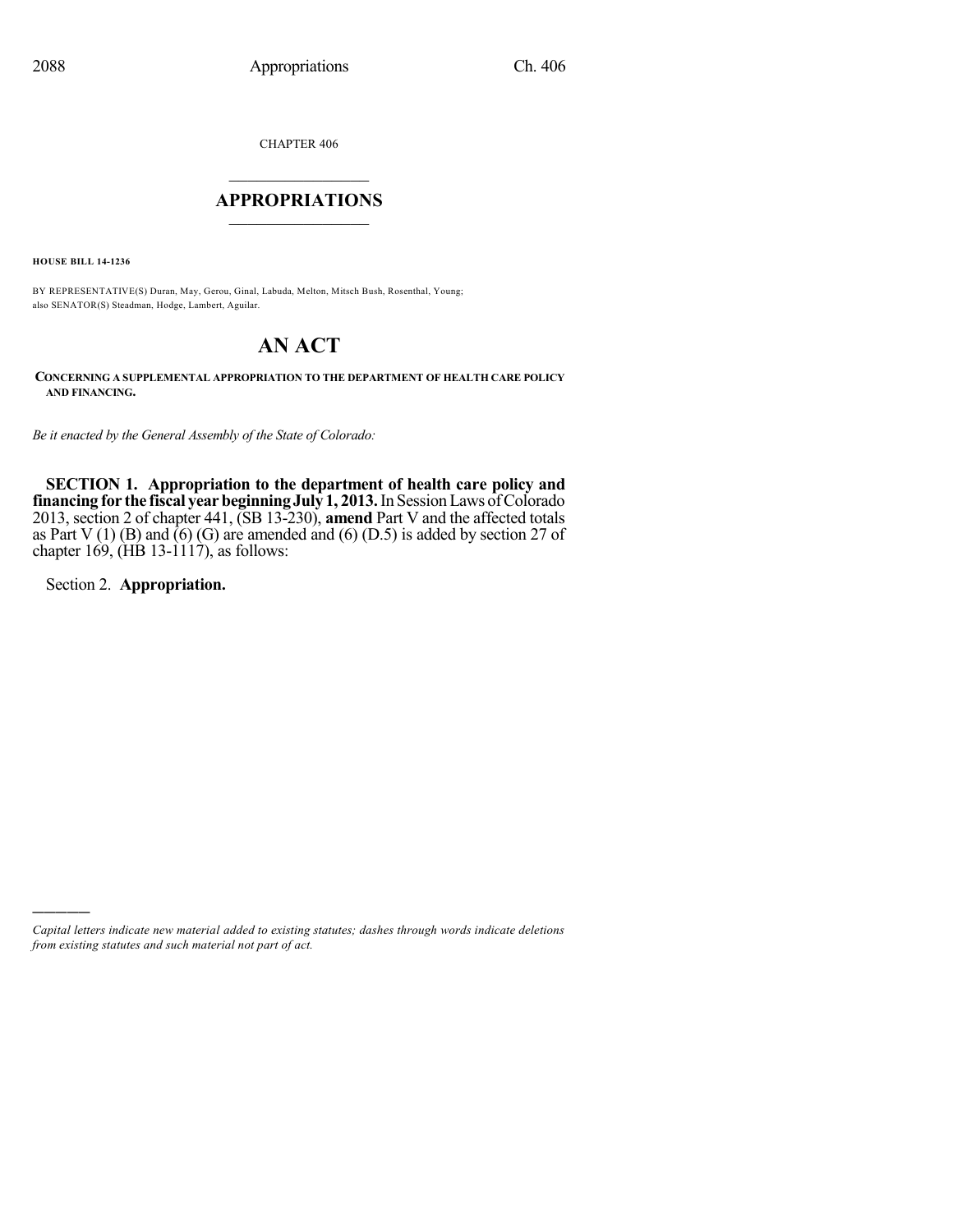|                           |              |                               | APPROPRIATION FROM                      |                             |                                       |                                |  |  |  |  |
|---------------------------|--------------|-------------------------------|-----------------------------------------|-----------------------------|---------------------------------------|--------------------------------|--|--|--|--|
| ITEM &<br><b>SUBTOTAL</b> | <b>TOTAL</b> | <b>GENERAL</b><br><b>FUND</b> | <b>GENERAL</b><br>FUND<br><b>EXEMPT</b> | <b>CASH</b><br><b>FUNDS</b> | <b>REAPPROPRIATED</b><br><b>FUNDS</b> | <b>FEDERAL</b><br><b>FUNDS</b> |  |  |  |  |
|                           |              |                               |                                         |                             |                                       |                                |  |  |  |  |

# **PART V DEPARTMENT OF HEALTH CARE POLICY AND FINANCING**

### **(1) EXECUTIVE DIRECTOR'S OFFICE**

| (A) General Administration |               |                |      |
|----------------------------|---------------|----------------|------|
| Personal Services          | 23,323,977    |                |      |
|                            | $(337.9$ FTE) |                |      |
| Health, Life, and Dental   | 2,196,683     |                |      |
| Short-term Disability      | 40,277        |                |      |
| S.B. 04-257                |               |                |      |
| Amortization               |               |                |      |
| Equalization               |               |                |      |
| Disbursement               | 813,297       |                |      |
| S.B. 06-235                |               |                |      |
| Supplemental               |               |                |      |
| Amortization               |               |                |      |
| Equalization               |               |                |      |
| Disbursement               | 733,353       |                |      |
| <b>Salary Survey</b>       | 671,276       |                |      |
| Merit Pay                  | 373,165       |                |      |
| Ch. 406                    |               | Appropriations | 2089 |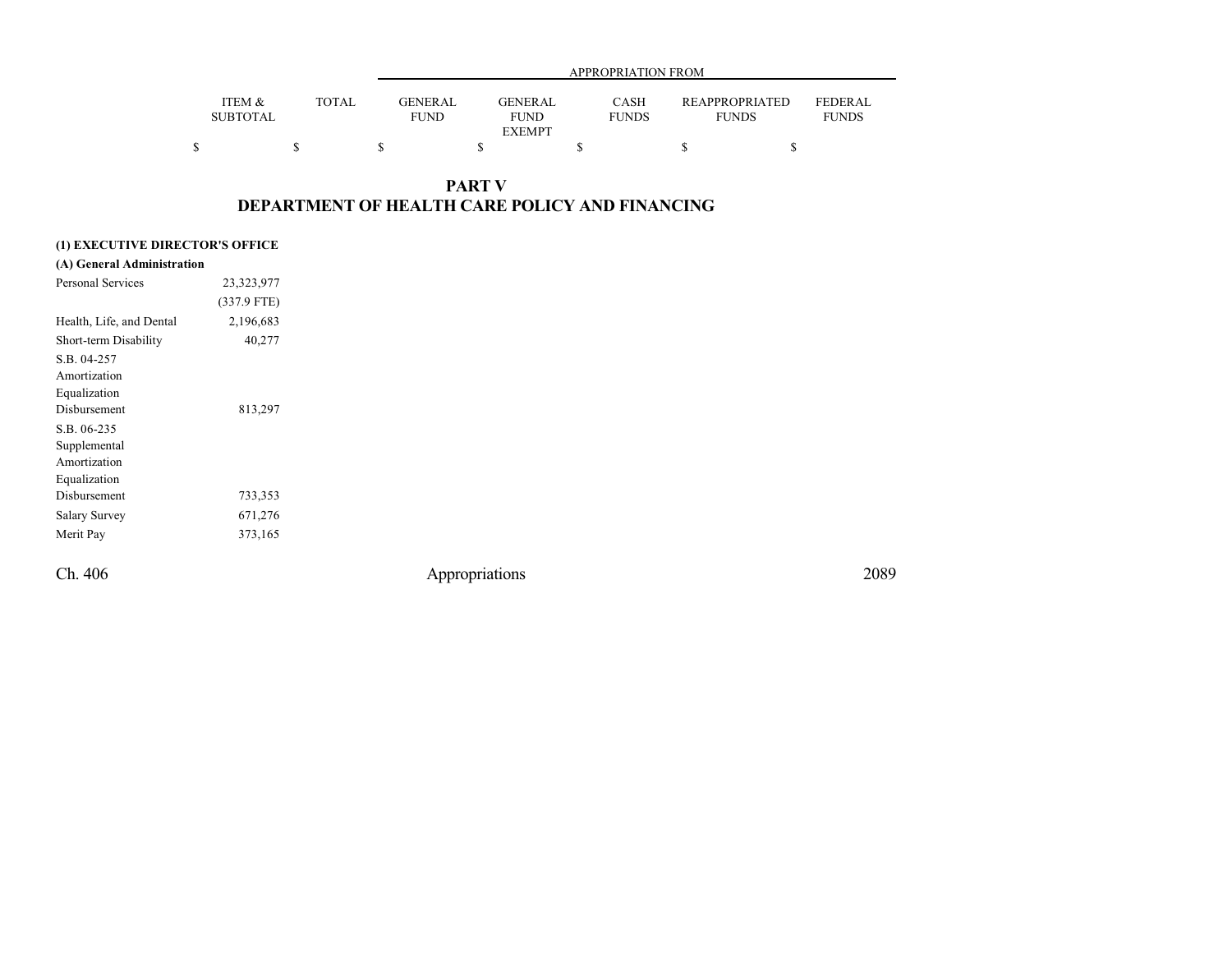|                                                       |                           |              |                               |                                                | APPROPRIATION FROM          |                                       |                                |
|-------------------------------------------------------|---------------------------|--------------|-------------------------------|------------------------------------------------|-----------------------------|---------------------------------------|--------------------------------|
|                                                       | ITEM &<br><b>SUBTOTAL</b> | <b>TOTAL</b> | <b>GENERAL</b><br><b>FUND</b> | <b>GENERAL</b><br><b>FUND</b><br><b>EXEMPT</b> | <b>CASH</b><br><b>FUNDS</b> | <b>REAPPROPRIATED</b><br><b>FUNDS</b> | <b>FEDERAL</b><br><b>FUNDS</b> |
|                                                       | \$                        | $\mathbb{S}$ | \$                            | \$                                             | \$                          | \$<br>\$                              |                                |
| Workers' Compensation                                 | 47,285                    |              |                               |                                                |                             |                                       |                                |
| <b>Operating Expenses</b>                             | 1,607,344<br>2,335,358    |              |                               |                                                |                             |                                       |                                |
| <b>Legal Services</b><br>for 13,592 hours             | 1,237,959                 |              |                               |                                                |                             |                                       |                                |
| Administrative Law<br>Judge Services                  | 538,017                   |              |                               |                                                |                             |                                       |                                |
| Purchase of Services<br>from Computer Center          | 882,219                   |              |                               |                                                |                             |                                       |                                |
| Colorado State Network<br><b>COFRS</b> Modernization  | 139,002<br>504,639        |              |                               |                                                |                             |                                       |                                |
| Information<br><b>Technology Security</b>             | 11,374                    |              |                               |                                                |                             |                                       |                                |
| Management and<br>Administration of OIT<br>Payment to | 72,129                    |              |                               |                                                |                             |                                       |                                |
| Risk Management<br>and Property Funds                 | 263,208                   |              |                               |                                                |                             |                                       |                                |
| <b>Leased Space</b>                                   | 788,679                   |              |                               |                                                |                             |                                       |                                |
| Capitol Complex                                       | 679,550                   |              |                               |                                                |                             |                                       |                                |
| <b>Leased Space</b>                                   | 496,658                   |              |                               |                                                |                             |                                       |                                |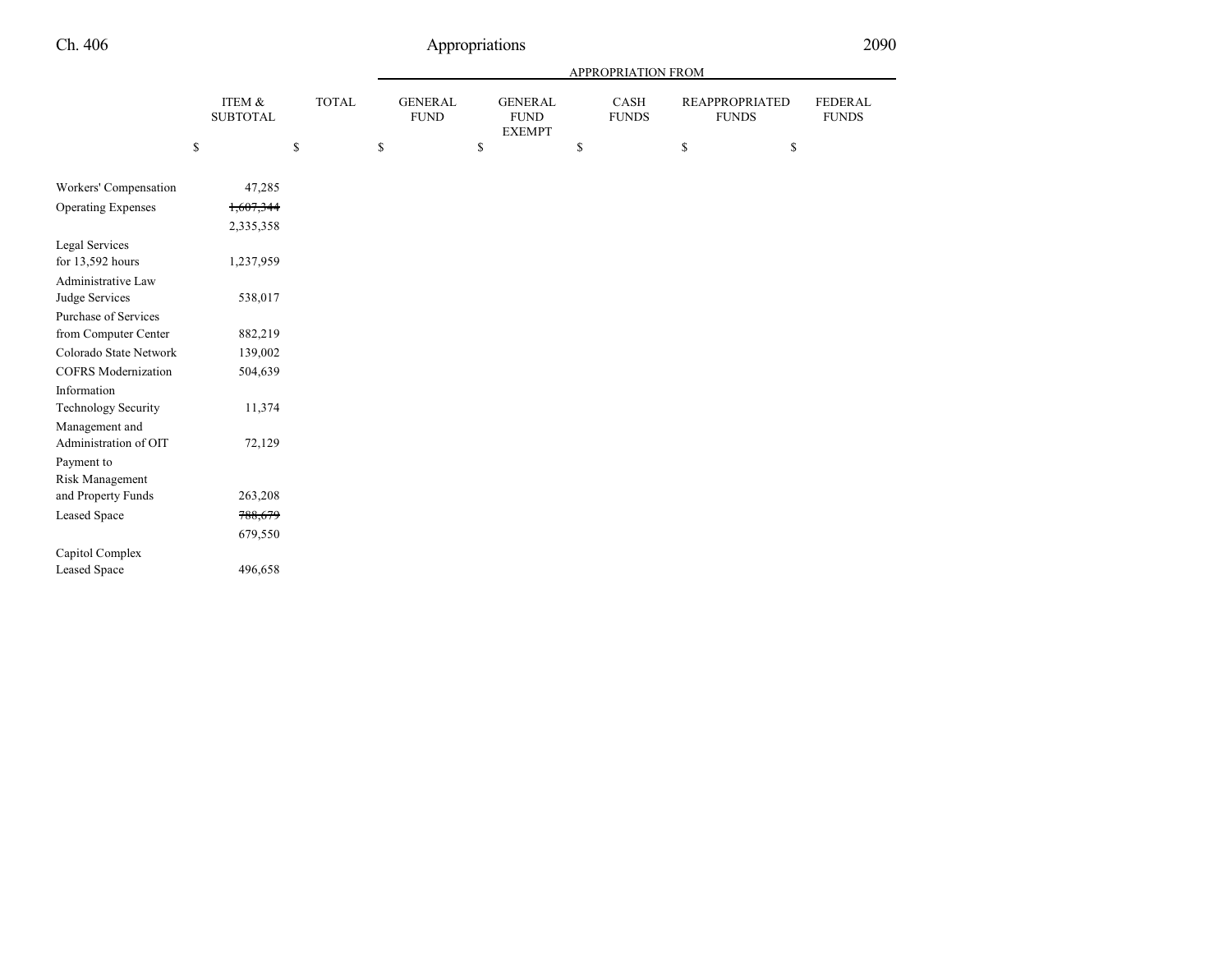| General Professional |            |            |                        |                        |               |
|----------------------|------------|------------|------------------------|------------------------|---------------|
| Services and         |            |            |                        |                        |               |
| Special Projects     | 8,192,552  |            |                        |                        |               |
| PAYMENTS TO OIT      | 201,447    |            |                        |                        |               |
|                      | 42,933,093 | 15,365,770 | $3,357,532^{\circ}$    | 1,891,790 <sup>b</sup> | 22,318,001(f) |
|                      | 43,753,425 | 15,778,988 | 3,354,479 <sup>a</sup> |                        | 22,728,168(I) |

<sup>a</sup> Of this amount,  $\frac{62,540,443}{2,537,390}$  shall be from the Hospital Provider Fee Cash Fund created in Section 25.5-4-402.3 (4), C.R.S., \$279,070 shall be from the Children's Basic Health Plan Trust created in Section 25.5-8-105 (1), C.R.S., \$134,741 shall be from the Medicaid Nursing Facility Cash Fund created in Section 25.5-6-203 (2) (a), C.R.S., \$85,000 shall be from the Nursing Home Penalty Cash Fund created in Section 25.5-6-205 (3) (a), C.R.S., \$76,748 shall be from estate recoveries, \$69,941 shall be from the Colorado Autism Treatment Fund created in Section 25.5-6-805 (a), C.R.S., \$55,797 shall be from the Health Care Services Fund created in Section 25.5-3-112 (1) (a), C.R.S., \$55,146 shall be from the Primary Care Fund created in Section 24-22-117 (2) (b) (I), C.R.S., \$30,953 shall be from the Coordinated Care for People with Disabilities Fund created in Section 25.5-6-111 (4), C.R.S., \$25,860 shall be from the Breast and Cervical Cancer Prevention and Treatment Fund created in Section 25.5-5-308 (8) (a) (I), C.R.S., and \$3,833 shall be from the Department of Health Care Policy and Financing Cash Fund created in Section 25.5-1-109, C.R.S.

<sup>b</sup> Of this amount, \$1,194,907 shall be a transfer from the Department of Human Services, \$546,883 shall be from indirect cost recoveries, and \$150,000 shall be from moneys originally appropriated for Public School Health Services in the Other Medical Services division.

#### **(B) Transfers to Other Departments**

| Transfer to Department<br>of Public Health and<br>Environment Facility for |           |              |                        |              |
|----------------------------------------------------------------------------|-----------|--------------|------------------------|--------------|
| Survey and Certification                                                   | 5,297,765 | 1,651,255(M) |                        | 3,646,510    |
| Transfer from<br>Department of Human                                       |           |              |                        |              |
| Services for Nurse<br>Home Visitor Program                                 | 3,010,000 |              | 1,505,000 <sup>a</sup> | 1,505,000(I) |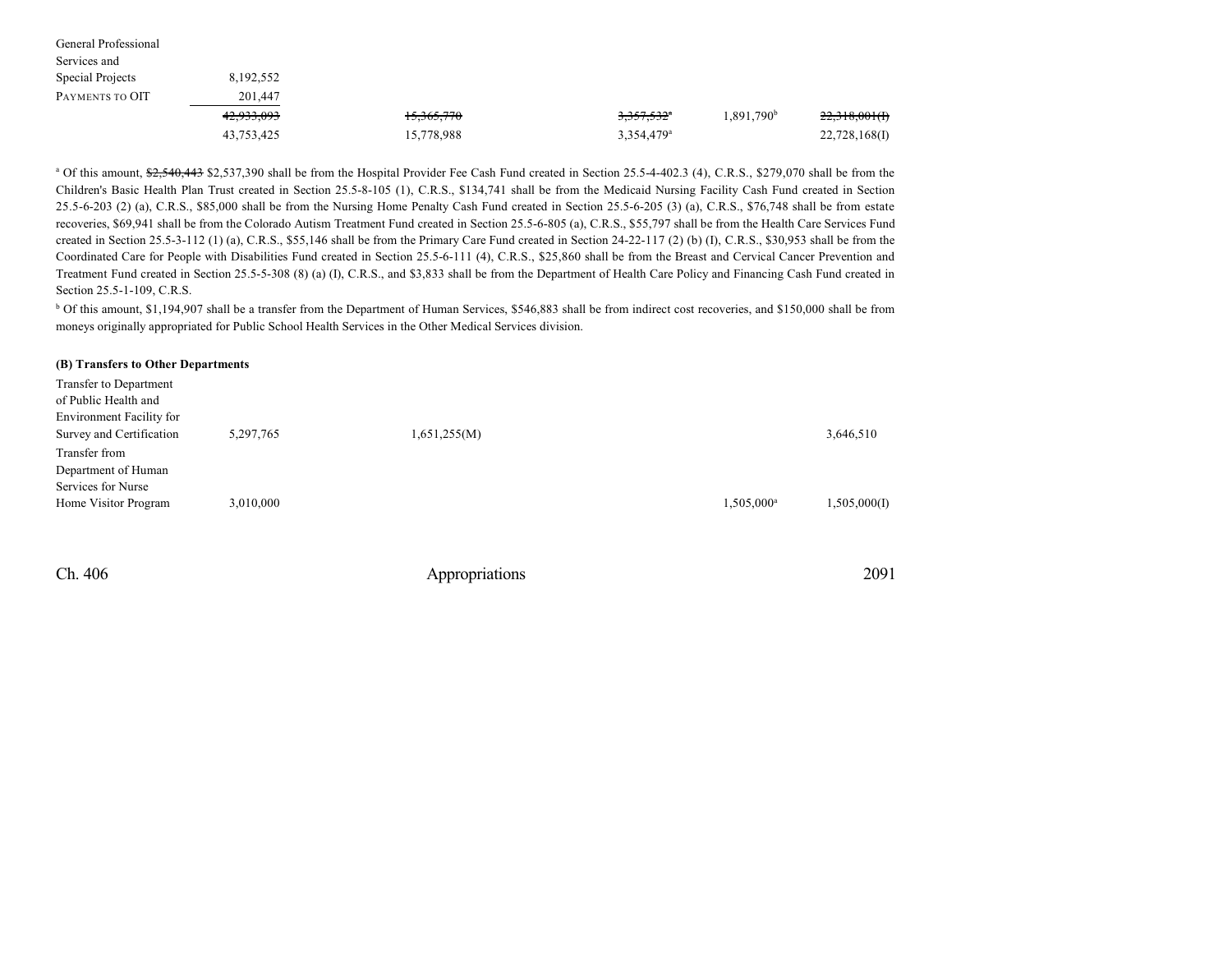|                                                                                                          |                           |                                                                                                                                |    |                                       |                                | APPROPRIATION FROM |    |            |         |
|----------------------------------------------------------------------------------------------------------|---------------------------|--------------------------------------------------------------------------------------------------------------------------------|----|---------------------------------------|--------------------------------|--------------------|----|------------|---------|
|                                                                                                          | ITEM &<br><b>SUBTOTAL</b> | <b>TOTAL</b><br><b>GENERAL</b><br><b>GENERAL</b><br><b>CASH</b><br><b>FUND</b><br><b>FUND</b><br><b>FUNDS</b><br><b>EXEMPT</b> |    | <b>REAPPROPRIATED</b><br><b>FUNDS</b> | <b>FEDERAL</b><br><b>FUNDS</b> |                    |    |            |         |
|                                                                                                          | \$                        | \$                                                                                                                             | \$ | \$                                    | \$                             |                    | \$ | \$         |         |
| Transfer to Department of<br>Public Health and<br><b>Environment</b> for Prenatal                        |                           |                                                                                                                                |    |                                       |                                |                    |    |            |         |
| <b>Statistical Information</b><br>Transfer to Department of<br>Regulatory Agencies for                   | 5,887                     |                                                                                                                                |    | $2,944 \; (M)$                        |                                |                    |    |            | 2,943   |
| Nurse Aide Certification<br><b>Transfer to Department</b><br>of Regulatory Agencies                      | 324,041                   |                                                                                                                                |    | 147,369(M)                            |                                |                    |    | $14,652^b$ | 162,020 |
| for Reviews<br>Transfer to Department of<br><b>Education for Public</b><br><b>School Health Services</b> | 4,160                     |                                                                                                                                |    | 2,080(M)                              |                                |                    |    |            | 2,080   |
| Administration                                                                                           | 149,999                   |                                                                                                                                |    |                                       |                                |                    |    | 149,999°   |         |
|                                                                                                          | 8,791,852                 |                                                                                                                                |    |                                       |                                |                    |    |            |         |

<sup>a</sup>This amount shall be transferred from the Nurse Home Visitor Program line item of the Division of Community and Family Support in the Office of Early Childhood in the Department of Human Services.

<sup>b</sup>This amount shall be transferred from the Department of Regulatory Agencies.

<sup>e</sup>This amount shall be from moneys originally appropriated for Public School Health Services in the Other Medical Services division.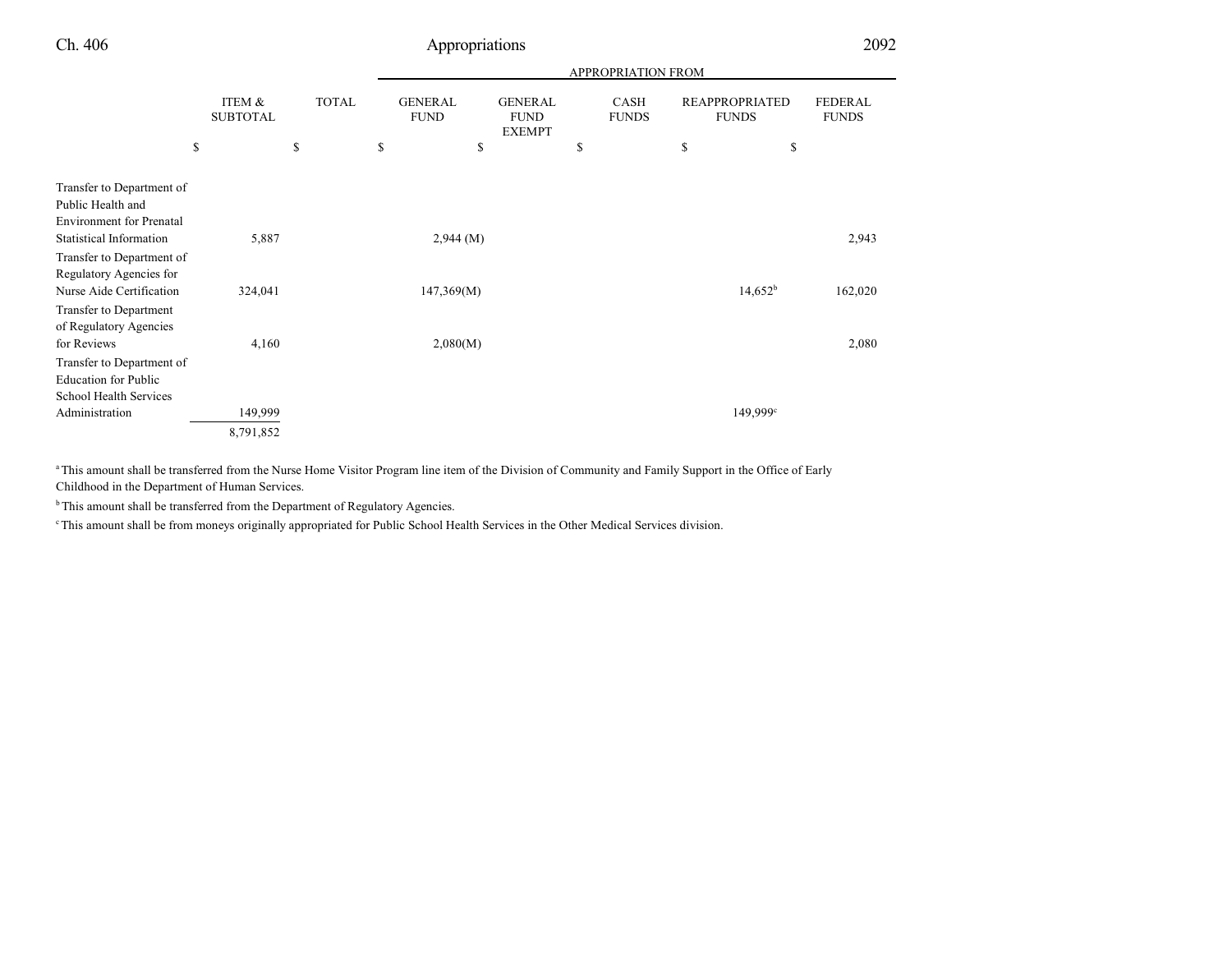|  |  |  |  | (C) Information Technology Contracts and Projects |
|--|--|--|--|---------------------------------------------------|
|--|--|--|--|---------------------------------------------------|

Medicaid Management

| <b>Information System</b> |            |              |                        |                        |              |
|---------------------------|------------|--------------|------------------------|------------------------|--------------|
| Maintenance and Projects  | 34,985,833 | 6,829,904(M) | 1,784,310 <sup>a</sup> | $293,350^b$            | 26,078,269   |
| Medicaid Management       |            |              |                        |                        |              |
| <b>Information System</b> |            |              |                        |                        |              |
| Reprocurement             |            |              |                        |                        |              |
| <b>Contracted Staff</b>   | 2,999,371  | 273,255(M)   | 54,997 <sup>c</sup>    |                        | 2,671,119    |
| Medicaid Management       |            |              |                        |                        |              |
| <b>Information System</b> |            |              |                        |                        |              |
| Reprocurement Contracts   | 12,625,032 | 1,165,817(M) | $232,837$ <sup>d</sup> |                        | 11,226,378   |
| <b>Fraud Detection</b>    |            |              |                        |                        |              |
| Software Contract         | 250,000    | 62,500(M)    |                        |                        | 187,500      |
| Centralized Eligibility   |            |              |                        |                        |              |
| Vendor Contract Project   | 6,149,945  |              | 3,059,783 <sup>e</sup> |                        | 3,090,162(I) |
| Colorado Benefits         |            |              |                        |                        |              |
| Management System         |            |              |                        |                        |              |
| Modernization Project     | 1,150,000  |              |                        | 1,150,000 <sup>f</sup> |              |
|                           | 58,160,181 |              |                        |                        |              |
|                           |            |              |                        |                        |              |

a Of this amount, \$1,514,109 shall be from the Hospital Provider Fee Cash Fund created in Section 25.5-4-402.3 (4), C.R.S., \$268,316 shall be from the Children's Basic Health Plan Trust created in Section 25.5-8-105 (1), C.R.S., and \$1,885 shall be from the Colorado Autism Treatment Fund created in Section 25.5-6-805 (1), C.R.S. <sup>b</sup> Of this amount, \$193,022 shall be from money originally appropriated for Public School Health Services in the Other Medical Services division, \$97,981 shall be from Old Age Pension Health and Medical Care Fund moneys originally appropriated to the Old Age Pension State Medical Program in the Other Medical Services division, and \$2,347 shall be a transfer from the Department of Public Health and Environment pursuant to Section 24-22-117 (2) (d) (II) (D), C.R.S.

<sup>c</sup> Of this amount, \$31,377 shall be from the Hospital Provider Fee Cash Fund created in Section 25.5-4-402.3 (4), C.R.S. and \$23,620 shall be from the Children's Basic Health Plan Trust created in Section 25.5-8-105 (1), C.R.S.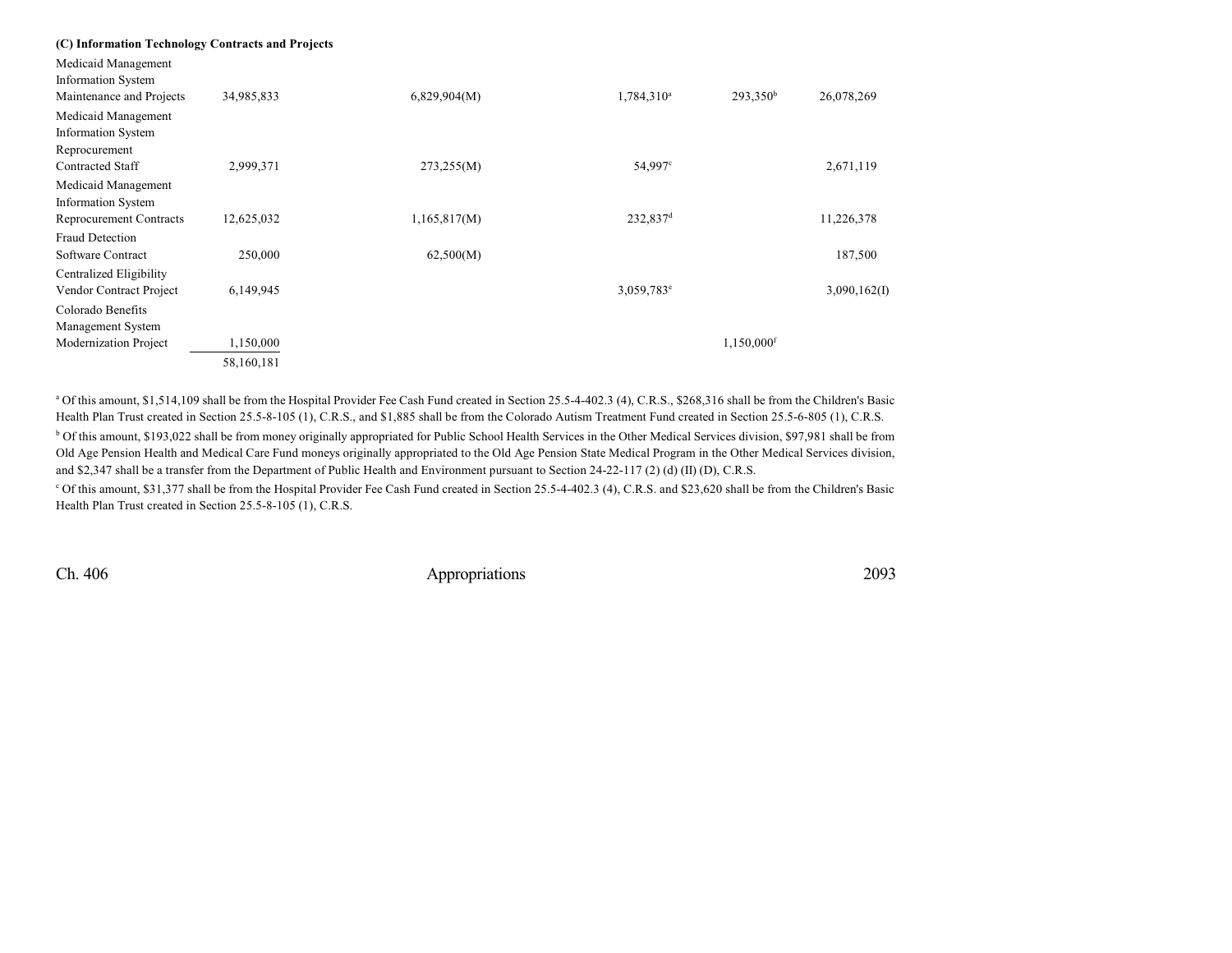|                           |              | APPROPRIATION FROM     |  |                                         |  |                             |  |                                |                                |  |
|---------------------------|--------------|------------------------|--|-----------------------------------------|--|-----------------------------|--|--------------------------------|--------------------------------|--|
| ITEM &<br><b>SUBTOTAL</b> | <b>TOTAL</b> | GENERAL<br><b>FUND</b> |  | GENERAL<br><b>FUND</b><br><b>EXEMPT</b> |  | <b>CASH</b><br><b>FUNDS</b> |  | REAPPROPRIATED<br><b>FUNDS</b> | <b>FEDERAL</b><br><b>FUNDS</b> |  |
|                           |              |                        |  |                                         |  |                             |  |                                |                                |  |

<sup>d</sup> Of this amount, \$133,415 shall be from the Hospital Provider Fee Cash Fund created in Section 25.5-4-402.3 (4), C.R.S. and \$99,422 shall be from the Children's Basic Health Plan Trust created in Section 25.5-8-105 (1), C.R.S.

e This amount shall be from the Hospital Provider Fee Cash Fund created in Section 25.5-4-402.3 (4), C.R.S.

f This amount shall be transferred from the Department of Human Services.

#### **(D) Eligibility Determinations and Client Services**

| Medical                     |            |               |                        |                              |
|-----------------------------|------------|---------------|------------------------|------------------------------|
| <b>Identification Cards</b> | 129,240    | 59,203(M)     | 4.620 <sup>a</sup>     | 1.593 <sup>b</sup><br>63,824 |
| Contracts for Special       |            |               |                        |                              |
| Eligibility Determinations  | 8,327,897  | 969,756(M)    | $2,806,268^{\circ}$    | 4,551,873                    |
| County Administration       | 32,486,547 | 10,700,290(M) | 5,583,518 <sup>d</sup> | 16,202,739                   |
|                             | 39,456,243 | 10,114,420(M) |                        | 23,758,305                   |
| Hospital Provider Fee       |            |               |                        |                              |
| County Administration       | 2,606,881  |               | 1,303,441 <sup>a</sup> | 1,303,440(f)                 |
|                             | 3,337,753  |               |                        | 2,034,312(I)                 |
| Administrative              |            |               |                        |                              |
| Case Management             | 869,744    | 434,872(M)    |                        | 434,872                      |
| <b>Customer Outreach</b>    | 5,315,949  | 2,571,114(M)  | 86,861 <sup>a</sup>    | 2,657,974                    |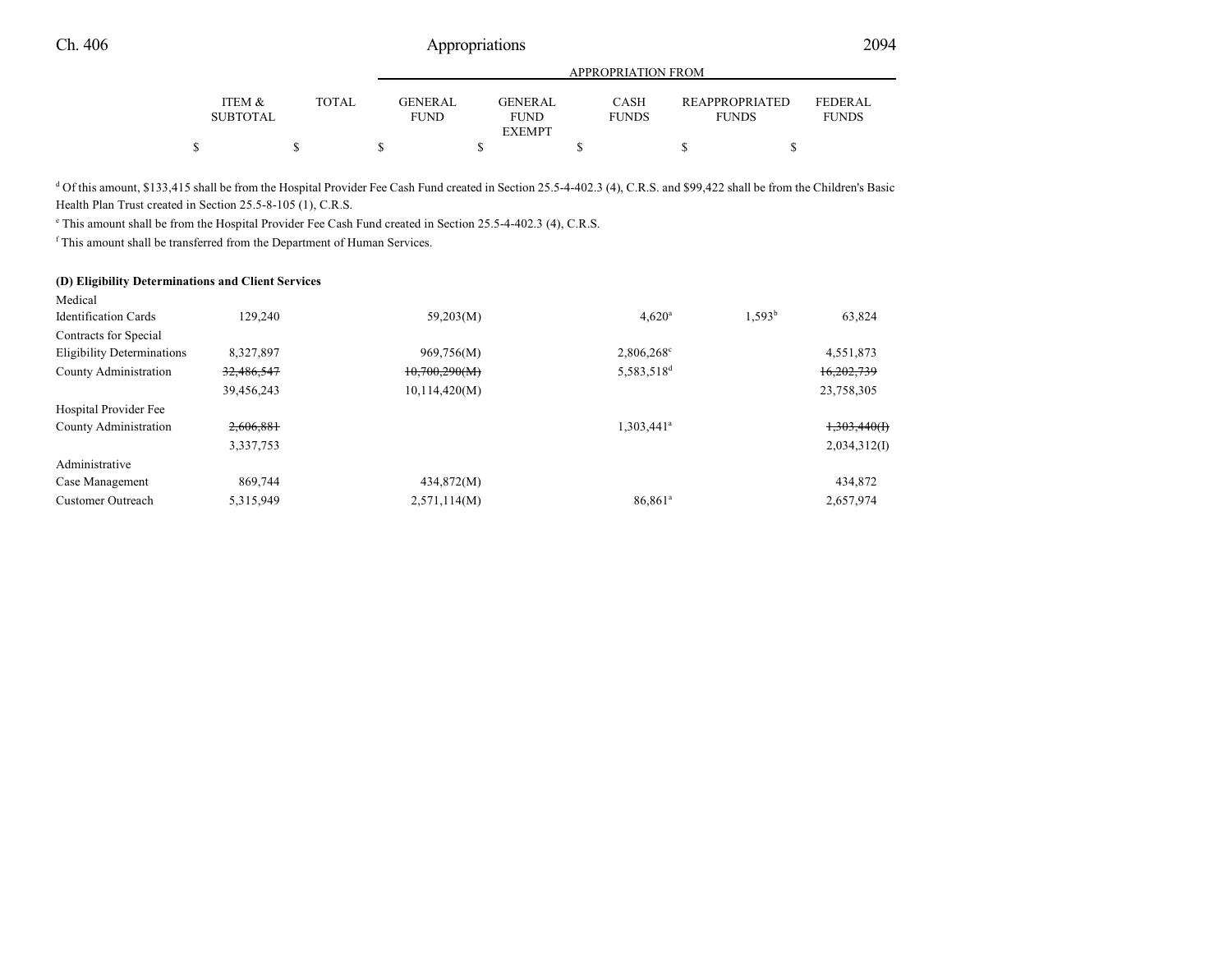|                             | 59,886,619 |         |           |
|-----------------------------|------------|---------|-----------|
|                             | 49,736,258 |         |           |
| <b>OVERFLOW CONTINGENCY</b> | 2,449,793  | 585,870 | 1,863,923 |
| <b>DETERMINATION</b>        |            |         |           |
| AND ELIGIBILITY             |            |         |           |
| <b>TECHNICAL SUPPORT</b>    |            |         |           |
| <b>IMPLEMENTATION</b>       |            |         |           |
| <b>AFFORDABLE CARE ACT</b>  |            |         |           |

a These amounts shall be from the Hospital Provider Fee Cash Fund created in Section 25.5-4-402.3 (4), C.R.S.

b This amount shall be from money originally appropriated to the Old Age Pension State Medical Program in the Other Medical Services division.

<sup>c</sup> Of this amount, \$2,801,268 shall be from the Hospital Provider Fee Cash Fund created in Section 25.5-4-402.3 (4), C.R.S., and \$5,000 shall be from the Colorado Autism

Treatment Fund created in Section 25.5-6-805, C.R.S.

d This amount shall be from local funds.

|  | (E) Utilization and Quality Review Contracts |  |  |  |
|--|----------------------------------------------|--|--|--|
|--|----------------------------------------------|--|--|--|

| Professional<br>Services Contracts                                                                                     | 8,617,307 | 2,276,084(M) | $114,332^{\rm a}$ | 6,226,891 |  |  |  |  |  |
|------------------------------------------------------------------------------------------------------------------------|-----------|--------------|-------------------|-----------|--|--|--|--|--|
| <sup>a</sup> This amount shall be from the Hospital Provider Fee Cash Fund created in Section 25.5-4-402.3 (4), C.R.S. |           |              |                   |           |  |  |  |  |  |
| (F) Provider Audits and Services                                                                                       |           |              |                   |           |  |  |  |  |  |
| Professional                                                                                                           |           |              |                   |           |  |  |  |  |  |
| <b>Audit Contracts</b>                                                                                                 | 3,051,907 | 1,116,408(M) | $365,408^{\rm a}$ | 1,570,091 |  |  |  |  |  |
|                                                                                                                        |           |              |                   |           |  |  |  |  |  |

| Ch. 406 | Appropriations | 2095 |
|---------|----------------|------|
|         |                |      |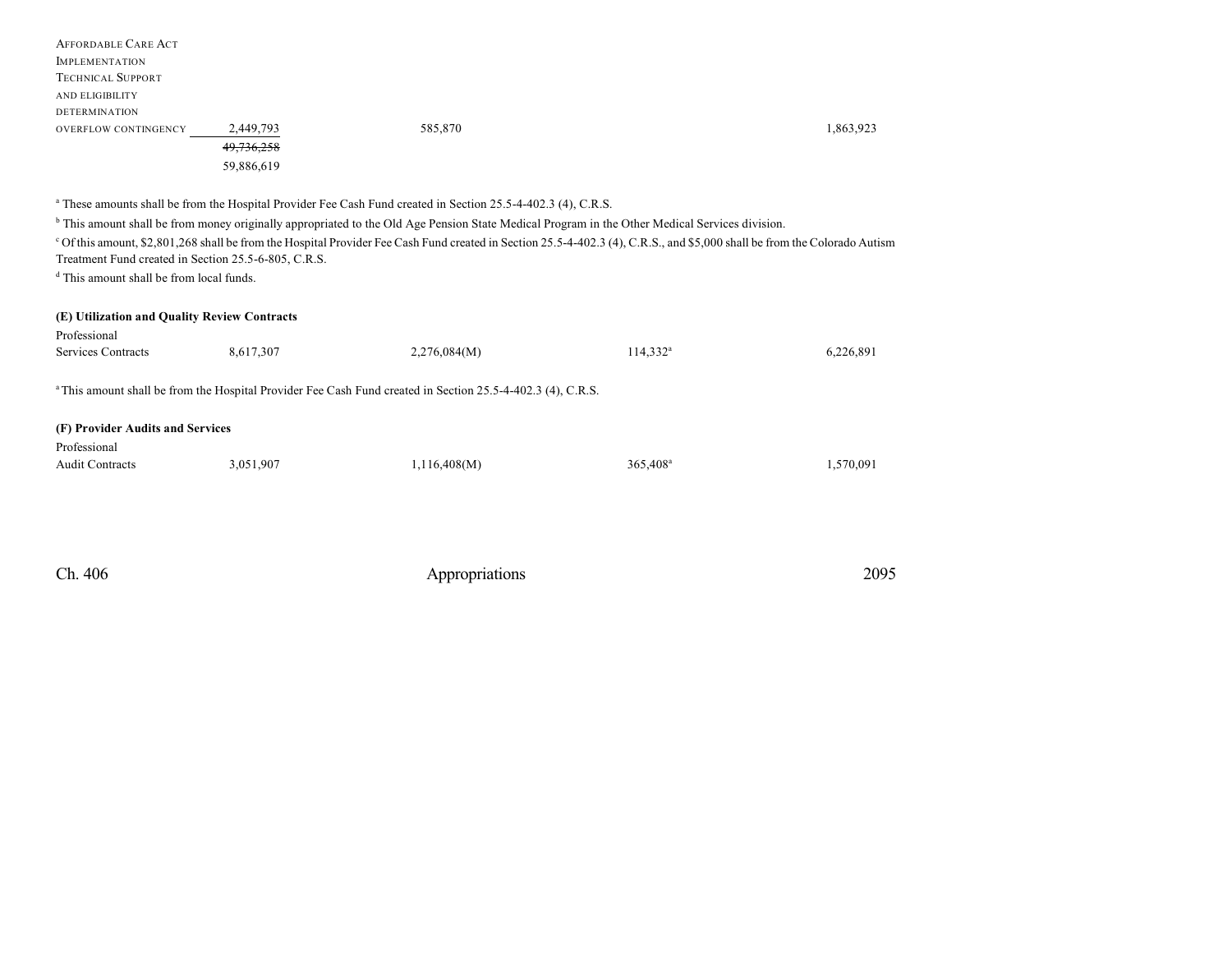| Ch. 406 |        | Appropriations |                |                |                    |                |                |  |
|---------|--------|----------------|----------------|----------------|--------------------|----------------|----------------|--|
|         |        |                |                |                | APPROPRIATION FROM |                |                |  |
|         | ITEM & | TOTAL          | <b>GENERAL</b> | <b>GENERAL</b> | CASH               | REAPPROPRIATED | <b>FEDERAL</b> |  |

| ITEM &<br>SUBTOTAL | TOTAL | GENER AL<br>FUND | <b>GENERAL</b><br><b>FUND</b> | CASH<br><b>FUNDS</b> | <b>REAPPROPRIATED</b><br><b>FUNDS</b> | FEDER AL.<br><b>FUNDS</b> |
|--------------------|-------|------------------|-------------------------------|----------------------|---------------------------------------|---------------------------|
|                    |       |                  | <b>EXEMPT</b>                 |                      |                                       |                           |
| ሖ                  |       |                  |                               |                      |                                       |                           |

<sup>a</sup> Of this amount, \$250,000 shall be from the Hospital Provider Fee Cash Fund created in Section 25.5-4-402.3 (4), C.R.S., \$102,988 shall be from the Children's Basic Health Plan Trust created in Section 25.5-8-105 (1), C.R.S., and \$12,420 shall be from the Medicaid Nursing Facility Cash Fund created in Section 25.5-6-203 (2) (a), C.R.S.

| (G) Recoveries and Recoupment Contract Costs              |         |                      |            |            |  |  |  |  |
|-----------------------------------------------------------|---------|----------------------|------------|------------|--|--|--|--|
| <b>Estate Recovery</b>                                    | 700,000 | $350,000^a$          |            | 350,000(I) |  |  |  |  |
|                                                           |         |                      |            |            |  |  |  |  |
| <sup>a</sup> This amount shall be from estate recoveries. |         |                      |            |            |  |  |  |  |
|                                                           |         |                      |            |            |  |  |  |  |
|                                                           |         |                      |            |            |  |  |  |  |
| (H) Indirect Cost Recoveries                              |         |                      |            |            |  |  |  |  |
| Indirect Cost Assessment                                  | 546,883 | 121.193 <sup>a</sup> | $29.596^b$ | 396,094(I) |  |  |  |  |
|                                                           |         |                      |            |            |  |  |  |  |

<sup>a</sup>Of this amount, \$96,061 shall be from the Hospital Provider Fee Cash Fund created in Section 25.5-4-402.3 (4), C.R.S., \$13,831 shall be from the Children's Basic Health Plan Trust created in Section 25.5-8-105 (1), C.R.S., \$3,263 shall be from the Medical Nursing Facility Cash Fund created in Section 25.5-6-203 (2) (a), C.R.S., \$3,114 shall be from the Primary Care Fund created in Section 24-22-117 (2) (b) (I), C.R.S., \$1,797 shall be from the Colorado Autism Treatment Fund created in Section 25.5-6-805 (1), C.R.S., \$1,743 shall be from the Coordinated Care for People with Disabilities Fund created in Section 25.5-6-111 (4), C.R.S., and \$1,384 shall be from the Breast and Cervical Cancer Prevention and Treatment Fund created in Section 25.5-5-308 (8) (a) (I), C.R.S.

 $<sup>b</sup>$ This amount shall be transferred from the Department of Human Services.</sup>

172,537,481 183,508,174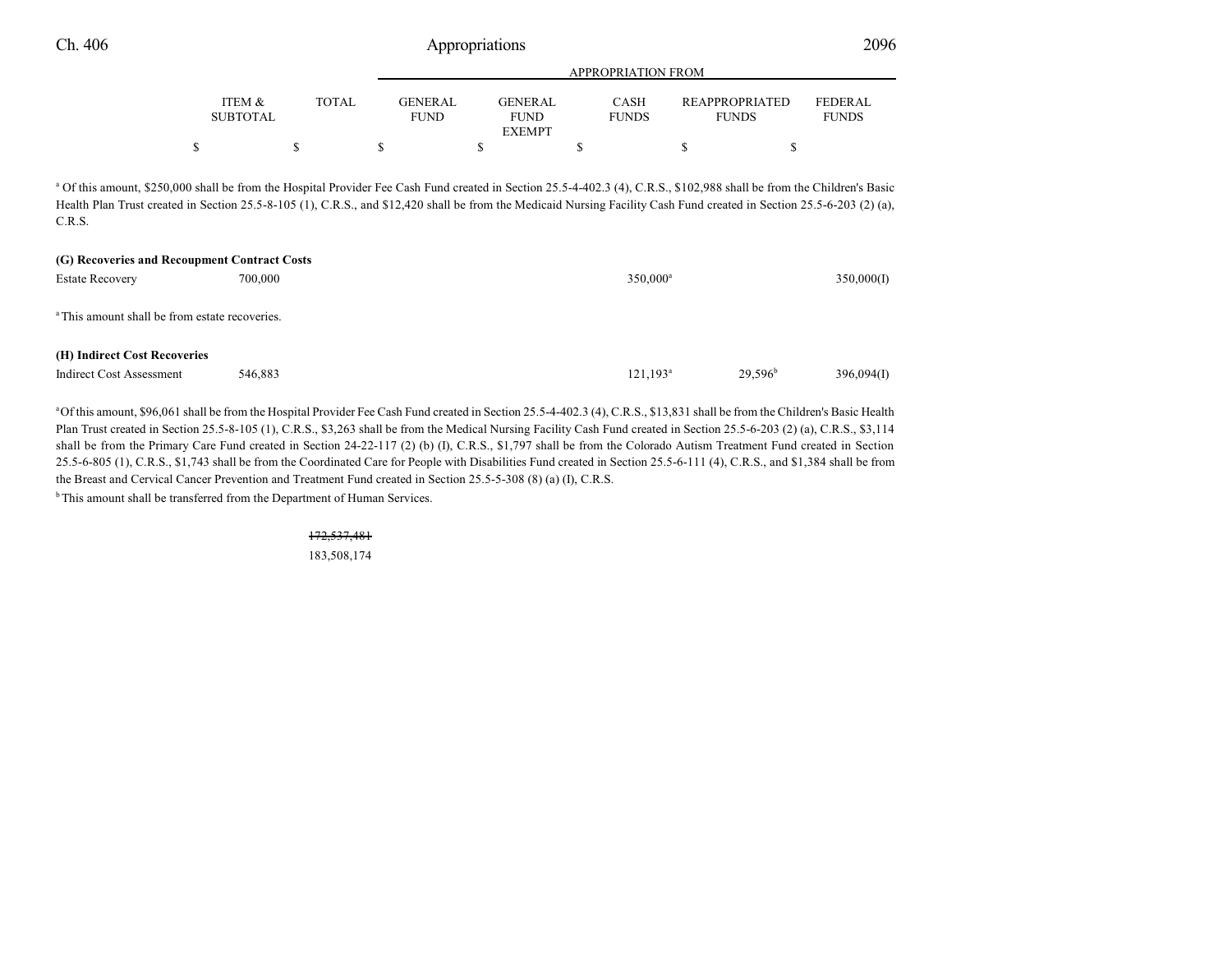| (2) MEDICAL SERVICES PREMIUMS <sup>8, 9, 10, 10a</sup> |               |                  |                          |                          |                   |                          |
|--------------------------------------------------------|---------------|------------------|--------------------------|--------------------------|-------------------|--------------------------|
| Medical and Long-Term                                  |               |                  |                          |                          |                   |                          |
| Care Services for                                      |               |                  |                          |                          |                   |                          |
| Medicaid Eligible                                      |               |                  |                          |                          |                   |                          |
| Individuals                                            | 4.438.829.600 | 1,044,644,433(M) | 469.842.084 <sup>a</sup> | 719,515,157 <sup>b</sup> | $936.892^{\circ}$ | <del>2,203,891,034</del> |
|                                                        | 4,491,237,544 | 1,062,224,866(M) |                          | 780.957.896 <sup>b</sup> |                   | 2,177,275,806            |

a This amount shall be from the General Fund Exempt Account created in Section 24-77-103.6 (2), C.R.S.

<sup>b</sup> Of this amount, \$509,300,034 \$570,714,059 shall be from the Hospital Provider Fee Cash Fund created in Section 25.5-4-402.3 (4), C.R.S., \$67,570,978 \$65,457,799 shall be from the Health Care Expansion Fund created in Section 24-22-117 (2) (a) (I), C.R.S.,  $\frac{43,137,076,844,316,609}{}$  shall be from the Medicaid Nursing Facility Cash Fund created in Section 25.5-6-203 (2) (a), C.R.S.,  $\frac{29}{32}$ ,  $\frac{171}{453}$ ,  $\frac{543}{153}$ ,  $\frac{897}{311}$  shall be from recoveries and recoupments, \$35,000,000 shall be from an intergovernmental transfer from Denver Health, \$19,204,600 \$16,986,284 represents public funds certified as expenditures incurred by public hospitals and agencies that are eligible for federal financial participation under the Medicaid program, \$2,230,500 shall be from the Tobacco Tax Fund created in section 24-22-117 (1) (a), C.R.S. and meets the requirement to appropriate a portion of the revenues collected from the imposition of additionalstate cigarette and tobacco taxes to the Old Age Pension program for health related purposes pursuant to Section 21 of Article X of the State Constitution, \$1,495,066 \$824,827 shall be from the Breast and Cervical Cancer Prevention and Treatment Fund created in Section 25.5-5-308 (8) (a) (I), C.R.S., \$1,138,890 \$1,062,792 shall be from the Medicaid Buy-In Cash Fund created in Section 25.5-6-1404 (3) (b), C.R.S., \$640,520 shall be from the Tobacco Education Programs Fund created in Section 24-22-117 (2) (c) (I), C.R.S., \$547,520 \$506,565 shall be from the Colorado Autism Treatment Fund created in Section 25.5-6-805 (1), C.R.S., \$50,000 shall be from the Coordinated Care for People with Disabilities Fund created in Section 25.5-6-111 (4), C.R.S., and  $\frac{$28,520}{$14,044}$  shall be from local funds.

This amount shall be transferred from the Department of Public Health and Environment pursuant to Section 24-22-117 (2) (d) (II) (D), C.R.S.

#### **(3) BEHAVIORAL HEALTH COMMUNITY PROGRAMS**

Behavioral Health

| Ch. 406                                            |             | Appropriations |                           | 2097          |
|----------------------------------------------------|-------------|----------------|---------------------------|---------------|
| Medicaid Mental Health<br>Fee for Service Payments | 4.801.046   | 2,400,523(M)   |                           | 2,400,523     |
|                                                    | 343,605,312 | 151,269,383(M) | $30,440,331$ <sup>a</sup> | 161,895,598   |
| <b>Capitation Payments</b>                         | 347,419,591 | 150,983,681(M) | 21,294,827*               | 175, 141, 083 |
| Denavioral Heann                                   |             |                |                           |               |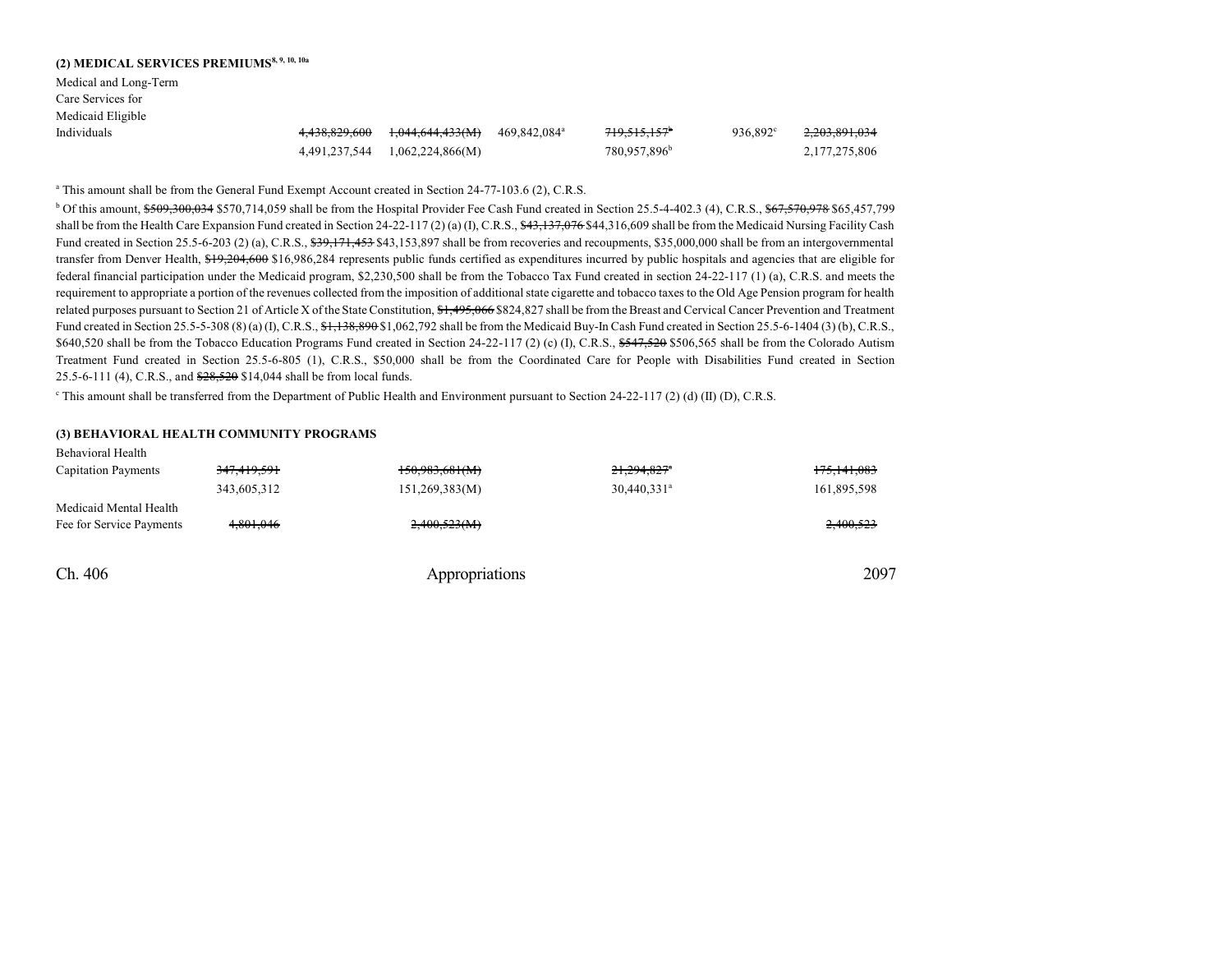|               | APPROPRIATION FROM        |              |    |                               |                                                |    |                             |         |                                       |                                |
|---------------|---------------------------|--------------|----|-------------------------------|------------------------------------------------|----|-----------------------------|---------|---------------------------------------|--------------------------------|
|               | ITEM &<br><b>SUBTOTAL</b> | <b>TOTAL</b> |    | <b>GENERAL</b><br><b>FUND</b> | <b>GENERAL</b><br><b>FUND</b><br><b>EXEMPT</b> |    | <b>CASH</b><br><b>FUNDS</b> |         | <b>REAPPROPRIATED</b><br><b>FUNDS</b> | <b>FEDERAL</b><br><b>FUNDS</b> |
|               | \$                        | \$           | \$ |                               | \$                                             | \$ |                             | ch<br>ъ | \$                                    |                                |
| CONTRACT      | 5,231,402                 |              |    | 2,615,701(M)                  |                                                |    |                             |         |                                       | 2,615,701                      |
| REPROCUREMENT | 1,000,000                 |              |    | 500,000(M)                    |                                                |    |                             |         |                                       | 500,000                        |
|               |                           | 352,220,637  |    |                               |                                                |    |                             |         |                                       |                                |
|               |                           | 349,836,714  |    |                               |                                                |    |                             |         |                                       |                                |

<sup>a</sup> Of this amount, \$21,260,473 (H) \$30,416,406 (H) shall be from the Hospital Provider Fee Cash Fund created in Section 25.5-4-402.3 (4), C.R.S., and \$34,354 \$23,925 shall be from the Breast and Cervical Cancer Prevention and Treatment Fund created in Section 25.5-5-308 (8) (a) (I), C.R.S.

#### **(4) INDIGENT CARE PROGRAM**

| Safety Net            |             |              |                          |                |
|-----------------------|-------------|--------------|--------------------------|----------------|
| Provider Payments     | 311,296,186 |              | 155,648,093 <sup>a</sup> | 155,648,093(I) |
| Clinic Based          |             |              |                          |                |
| Indigent Care         | 6,119,760   | 3,059,880(M) |                          | 3,059,880      |
| Pediatric             |             |              |                          |                |
| Specialty Hospital    | 11,799,938  | 5,899,969(M) |                          | 5,899,969      |
| Appropriation from    |             |              |                          |                |
| Tobacco Tax Cash Fund |             |              |                          |                |
| to the General Fund   | 438,300     |              | 438,300 <sup>b</sup>     |                |
|                       |             |              |                          |                |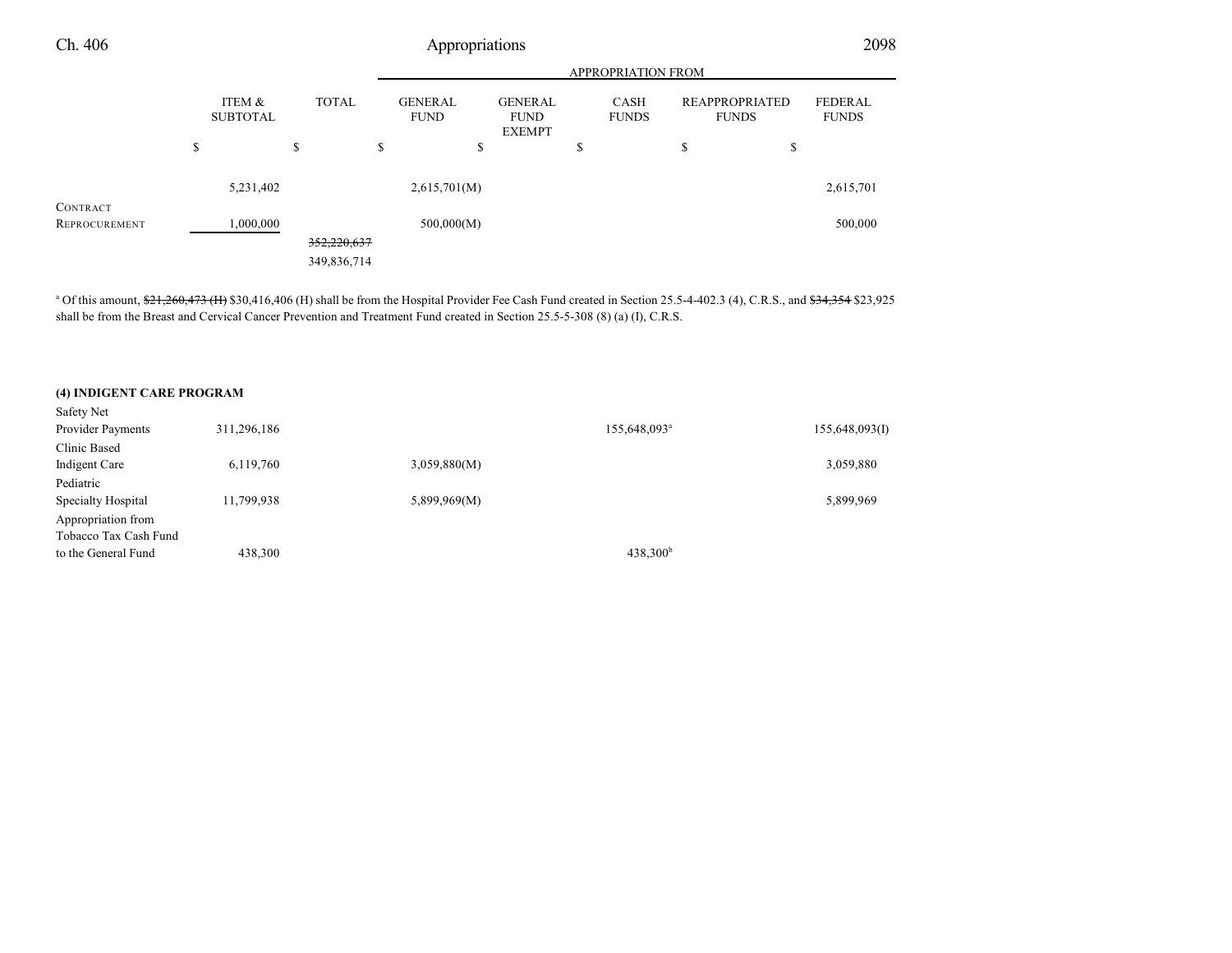| 27,759,000  |             |               |         | $27,759,000^{\circ}$      |             |
|-------------|-------------|---------------|---------|---------------------------|-------------|
|             |             |               |         |                           |             |
| 4,319,079   |             |               |         | 2,019,582(H) <sup>d</sup> | 2,299,497   |
|             |             |               |         |                           |             |
|             |             |               |         |                           |             |
| 194,274,465 |             | 22,131,064(M) | 438,300 | $46,390,391$ <sup>e</sup> | 125,314,710 |
| 176,888,742 |             | 18,821,643(M) |         | $43,821,206^e$            | 113,807,593 |
|             | 556,006,728 |               |         |                           |             |
|             | 538,621,005 |               |         |                           |             |
|             |             |               |         |                           |             |

<sup>a</sup> This amount shall be from the Hospital Provider Fee Cash Fund created in Section 25.5-4-402.3 (4), C.R.S.

<sup>b</sup> This amount shall be from the Tobacco Tax Cash Fund created in Section 24-22-117 (l) (a), C.R.S. This appropriation partially meets the requirement to appropriate a portion of the revenues collected from imposition of additional state cigarette and tobacco taxes to the General Fund pursuant to Section 21 of Article X of the State Constitution.

<sup>c</sup> This amount shall be from the Primary Care Fund created in Section 24-22-117 (2) (b) (I), C.R.S.

<sup>d</sup> Of this amount, \$2,010,221 shall be from the Children's Basic Health Plan Trust created in Section 25.5-8-105 (1), C.R.S., and \$9,361 shall be from the Hospital Provider Fee Cash Fund created in Section 25.5-4-402.3 (4), C.R.S.

 $^{\circ}$  Of this amount,  $\frac{626}{740}$ , 489 \$24,522,064 shall be from the Children's Basic Health Plan Trust created in Section 25.5-8-105 (1), C.R.S.,  $\frac{619}{723}$ , 0082,270 shall be from the Hospital Provider Fee Cash Fund created in Section 25.5-4-402.3 (4), C.R.S., \$216,871 shall be from the Colorado Immunization Fund created in Section 25-4-2301, C.R.S., and \$1 shall be from the Health Care Expansion Fund created in Section 24-22-117 (2) (a) (I), C.R.S.

### **(5) OTHER MEDICAL SERVICES**

Old Age Pension State Medical Program 10,000,000

 $10,000,000(I)^a$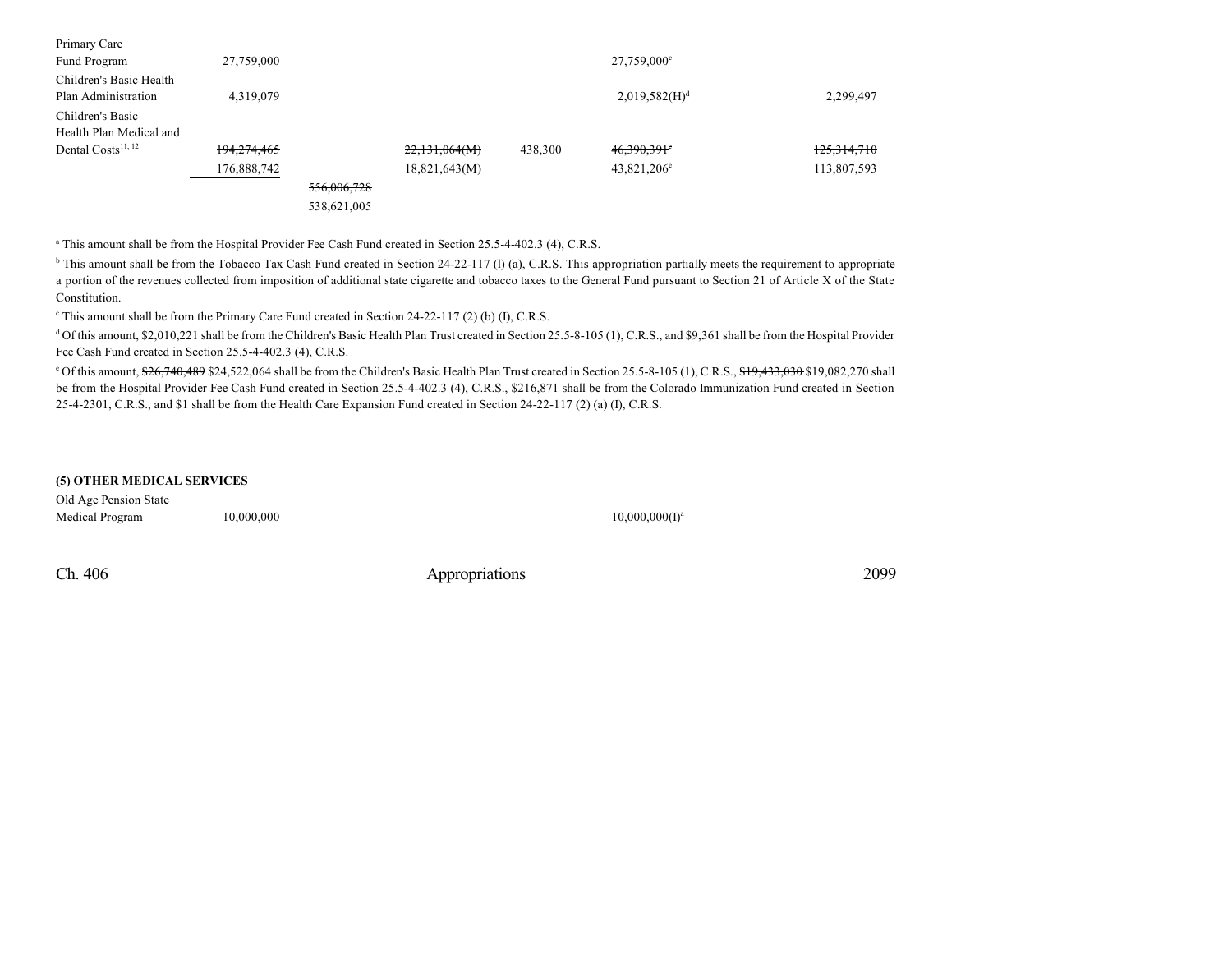|                                                                           |    |                           |    |             |    | <b>APPROPRIATION FROM</b> |  |                               |                                                |               |                             |                  |                                       |                                |
|---------------------------------------------------------------------------|----|---------------------------|----|-------------|----|---------------------------|--|-------------------------------|------------------------------------------------|---------------|-----------------------------|------------------|---------------------------------------|--------------------------------|
|                                                                           |    | ITEM &<br><b>SUBTOTAL</b> |    |             |    | <b>TOTAL</b>              |  | <b>GENERAL</b><br><b>FUND</b> | <b>GENERAL</b><br><b>FUND</b><br><b>EXEMPT</b> | <sup>\$</sup> | <b>CASH</b><br><b>FUNDS</b> |                  | <b>REAPPROPRIATED</b><br><b>FUNDS</b> | <b>FEDERAL</b><br><b>FUNDS</b> |
|                                                                           | \$ |                           | \$ |             | \$ | \$                        |  |                               |                                                | \$            | \$                          |                  |                                       |                                |
| Commission on Family<br>Medicine Residency                                |    |                           |    |             |    |                           |  |                               |                                                |               |                             |                  |                                       |                                |
| <b>Training Programs</b>                                                  |    | 2,371,077                 |    |             |    | 1,185,538(M)              |  |                               |                                                |               |                             | 1,185,539        |                                       |                                |
| <b>State University Teaching</b><br>Hospitals - Denver Health             |    |                           |    |             |    |                           |  |                               |                                                |               |                             |                  |                                       |                                |
| and Hospital Authority                                                    |    | 1,831,714                 |    |             |    | 915,857(M)                |  |                               |                                                |               |                             | 915,857          |                                       |                                |
| <b>State University</b><br>Teaching Hospitals -<br>University of Colorado |    |                           |    |             |    |                           |  |                               |                                                |               |                             |                  |                                       |                                |
| Hospital Authority                                                        |    | 633,314                   |    |             |    | 316,657(M)                |  |                               |                                                |               |                             | 316,657          |                                       |                                |
| Medicare Modernization<br><b>Act State Contribution</b>                   |    |                           |    |             |    |                           |  |                               |                                                |               |                             |                  |                                       |                                |
| Payment                                                                   |    | 107, 173, 869             |    |             |    | 82,492,862                |  |                               |                                                |               |                             | $24,681,007$ (F) |                                       |                                |
|                                                                           |    | 102,256,317               |    |             |    | 65,687,505                |  |                               |                                                |               |                             | 36,568,812(I)    |                                       |                                |
| Public School Health<br><b>Services Contract</b>                          |    |                           |    |             |    |                           |  |                               |                                                |               |                             |                  |                                       |                                |
| Administration                                                            |    | 2,491,722                 |    |             |    |                           |  |                               |                                                |               | 2,491,722 <sup>b</sup>      |                  |                                       |                                |
| Public School                                                             |    |                           |    |             |    |                           |  |                               |                                                |               |                             |                  |                                       |                                |
| <b>Health Services</b>                                                    |    | 54, 353, 956              |    |             |    |                           |  |                               | 27,176,978 <sup>c</sup>                        |               |                             | 27,176,978(I)    |                                       |                                |
|                                                                           |    |                           |    | 178,855,652 |    |                           |  |                               |                                                |               |                             |                  |                                       |                                |
|                                                                           |    |                           |    | 173,938,100 |    |                           |  |                               |                                                |               |                             |                  |                                       |                                |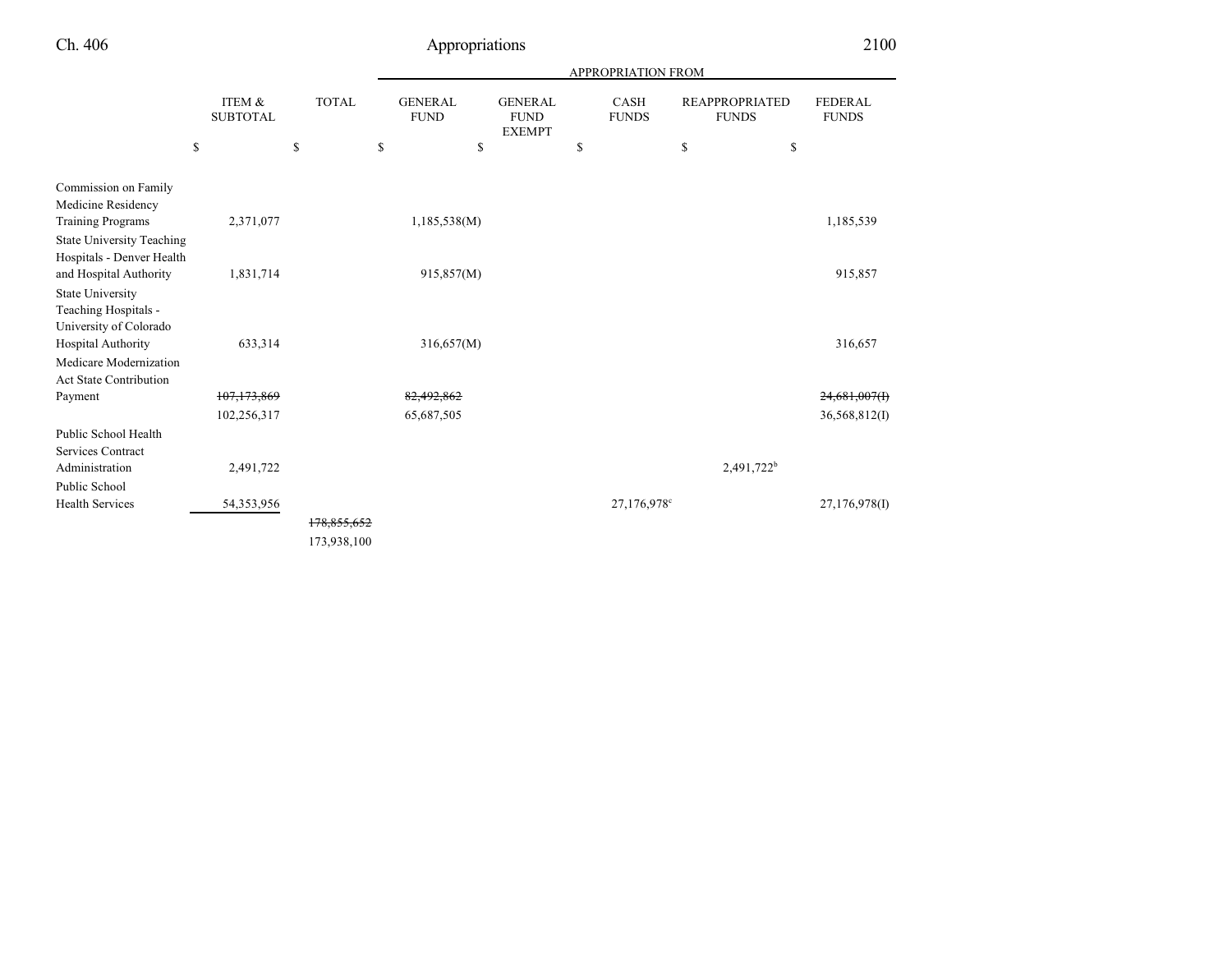<sup>a</sup> This amount shall be from the Old Age Pension Health and Medical Care Fund and is included for informational purposes as the moneys are continuously appropriated pursuant to Section 7 (C) of Article XXIV of the State Constitution.

<sup>b</sup> This amount shall be from moneys originally appropriated for Public School Health Services in the Other Medical Services division.

c This amount represents funds certified as expenditures incurred by school districts that are eligible for federal financial participation under Medicaid.

#### **(6) DEPARTMENT OF HUMAN SERVICES MEDICAID-FUNDED PROGRAMS**

### **(A) Executive Director's**

| <b>Office - Medicaid</b> |                                                                  |              |                       |                     |            |
|--------------------------|------------------------------------------------------------------|--------------|-----------------------|---------------------|------------|
| Funding <sup>13</sup>    | 17,535,090                                                       | 8,767,545(M) |                       |                     | 8,767,545  |
|                          |                                                                  |              |                       |                     |            |
|                          | (B) Office of Information Technology Services - Medicaid Funding |              |                       |                     |            |
| Colorado Benefits        |                                                                  |              |                       |                     |            |
| Management System        | 8,405,843                                                        | 4,173,836(M) | $13,660^a$            | 18,809 <sup>b</sup> | 4,199,538  |
| Colorado Benefits        |                                                                  |              |                       |                     |            |
| Management System,       |                                                                  |              |                       |                     |            |
| <b>HCPF Only</b>         | 611,520                                                          |              | 305,760°              |                     | 305,760    |
| CBMS SAS-70 Audit        | 55,204                                                           | 27,416(M)    | 89 <sup>a</sup>       | 119 <sup>b</sup>    | 27,580     |
| <b>CBMS</b>              |                                                                  |              |                       |                     |            |
| Modernization Project    | 12,669,689                                                       | 1,886,059(M) | $48,785$ <sup>d</sup> |                     | 10,734,845 |
|                          | 13,466,086                                                       | 2,274,072(M) | $55,915$ <sup>d</sup> |                     | 11,136,099 |
| Other Office of          |                                                                  |              |                       |                     |            |
| Information Technology   |                                                                  |              |                       |                     |            |
| Services Line Items      | 572,374                                                          | 286,187(M)   |                       |                     | 286,187    |
|                          | 22,314,630                                                       |              |                       |                     |            |
|                          | 23,111,027                                                       |              |                       |                     |            |
|                          |                                                                  |              |                       |                     |            |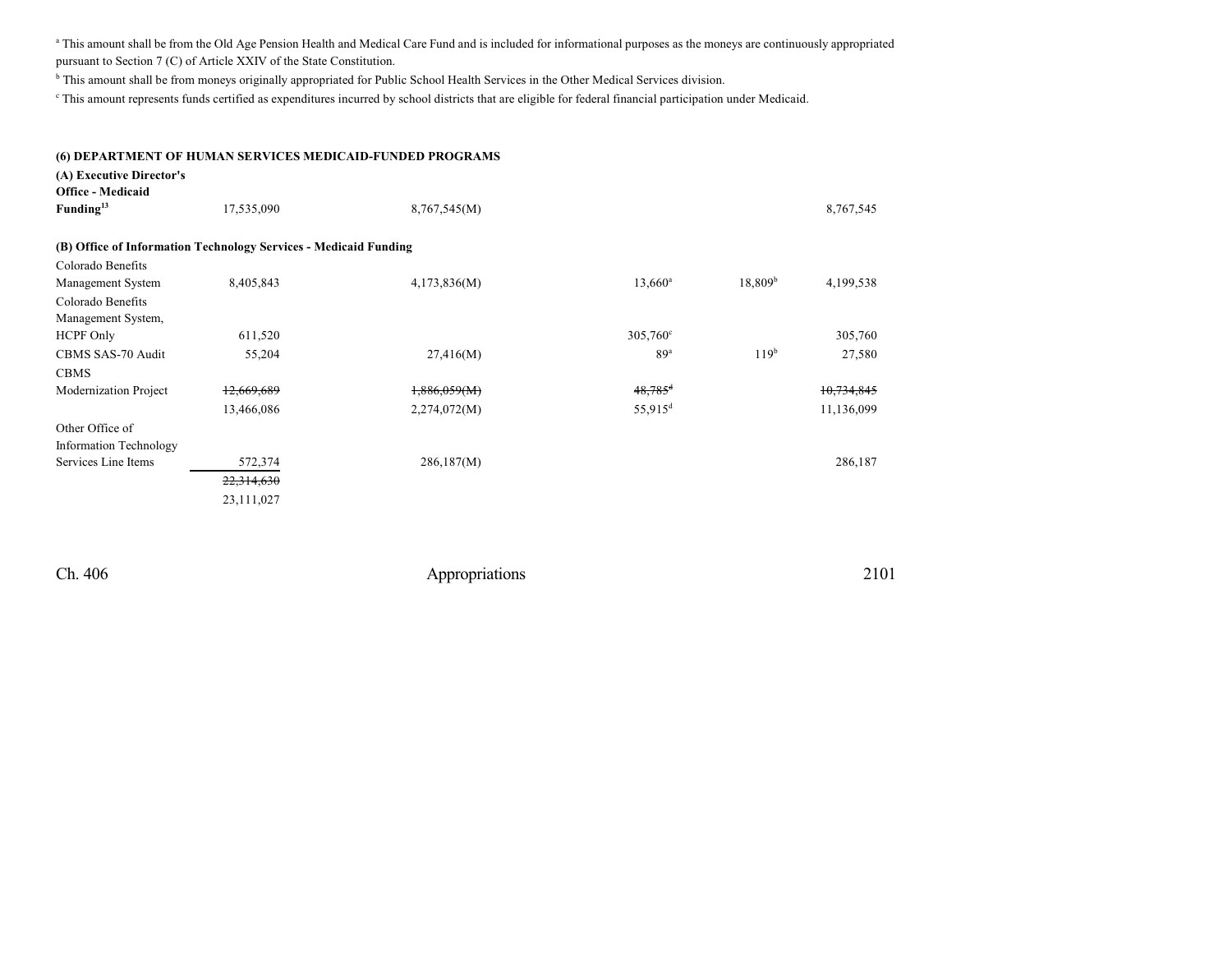|                           |              |                               | APPROPRIATION FROM     |                             |                                       |                                |  |  |  |  |  |
|---------------------------|--------------|-------------------------------|------------------------|-----------------------------|---------------------------------------|--------------------------------|--|--|--|--|--|
| ITEM &<br><b>SUBTOTAL</b> | <b>TOTAL</b> | <b>GENERAL</b><br><b>FUND</b> | GENERAL<br><b>FUND</b> | <b>CASH</b><br><b>FUNDS</b> | <b>REAPPROPRIATED</b><br><b>FUNDS</b> | <b>FEDERAL</b><br><b>FUNDS</b> |  |  |  |  |  |
|                           |              |                               | <b>EXEMPT</b>          |                             |                                       |                                |  |  |  |  |  |
|                           |              |                               |                        |                             |                                       |                                |  |  |  |  |  |

<sup>a</sup>These amounts shall be from the Children's Basic Health Plan Trust created in Section 25.5-8-105 (1), C.R.S.

<sup>b</sup> These amounts shall be from the Old Age Pension Health and Medical Care Fund moneys originally appropriated to the Old Age Pension State Medical Program.

This amount shall be from the Hospital Provider Fee Cash Fund created in Section 25.5-4-402.3 (4), C.R.S.

<sup>d</sup> Of this amount, \$36,136 \$43,266 shall be from the Old Age Pension Health and Medical Care Fund moneys originally appropriated to the Old Age Pension State Medical Program and \$12,649 shall be from the Children's Basic Health Plan Trust created in Section 25.5-8-105 (1), C.R.S.

| (C) Office of Operations<br>- Medicaid Funding                                                              | 4,786,843  | 2,393,422(M) | 2,393,421 |
|-------------------------------------------------------------------------------------------------------------|------------|--------------|-----------|
| (D) Division of Child Welfare - Medicaid Funding                                                            |            |              |           |
| Administration                                                                                              | 133,070    | 66,535(M)    | 66,535    |
| Child Welfare Services                                                                                      | 14,579,137 | 7,289,569(M) | 7,289,568 |
|                                                                                                             | 14,712,207 |              |           |
| (D.5) OFFICE OF EARLY CHILDHOOD - MEDICAID FUNDING<br>Division of<br>Community and<br>Family Support, Early |            |              |           |
| <b>Intervention Services</b>                                                                                | 4,582,485  | 2,291,243(M) | 2,291,242 |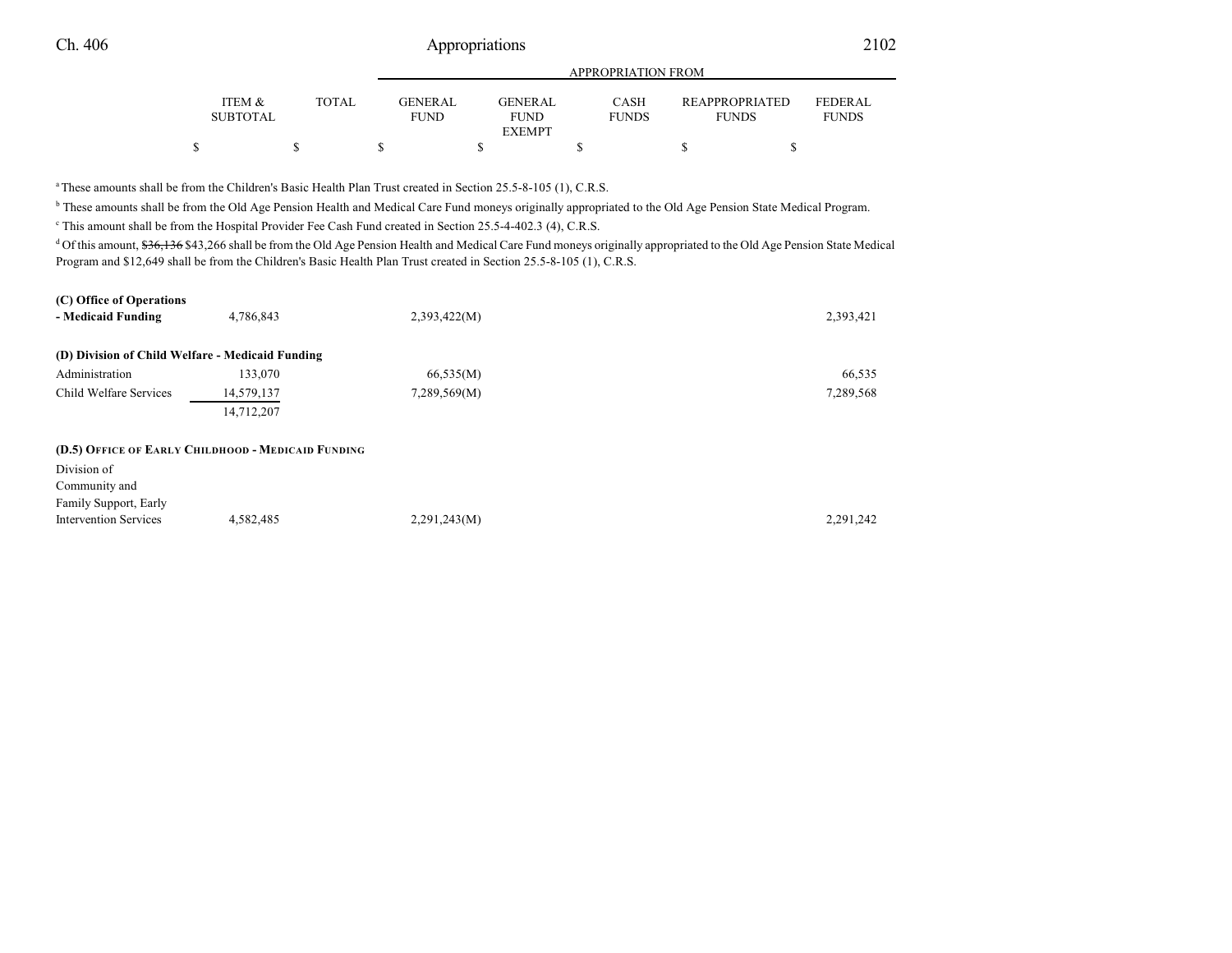| (E) Office of Self Sufficiency - Medicaid Funding |             |              |           |
|---------------------------------------------------|-------------|--------------|-----------|
| Systematic Alien                                  |             |              |           |
| Verification for Eligibility                      | 33,951      |              | 33,951    |
| (F) Behavioral Health Services - Medicaid Funding |             |              |           |
| Administration                                    | 388,784     | 194,392(M)   | 194,392   |
| <b>Residential Treatment</b>                      |             |              |           |
| for Youth (H.B. 99-1116)                          | 118,593     | 59,297(M)    | 59,296    |
| Mental Health Institutes                          | 4,775,751   | 2,387,876(M) | 2,387,875 |
|                                                   | 4,997,745   | 2,498,873(M) | 2,498,872 |
| Alcohol and Drug                                  |             |              |           |
| Abuse Division,                                   |             |              |           |
| High Risk Pregnant                                |             |              |           |
| Women Program                                     | 1,429,133   | 714,567(M)   | 714,566   |
|                                                   | 6, 712, 261 |              |           |
|                                                   | 6,934,255   |              |           |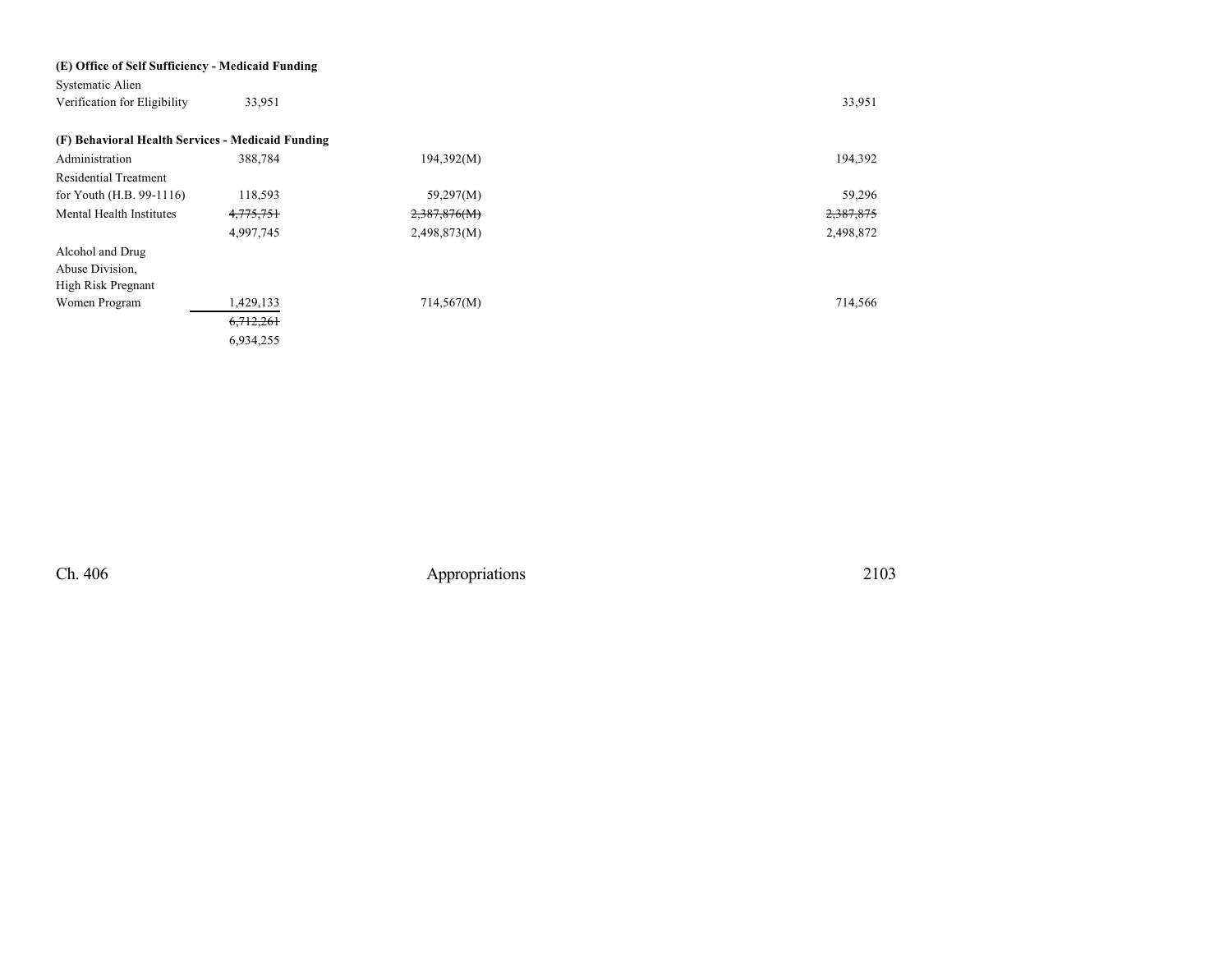|                                                                        |                                 |                    |                                           |                                                | <b>APPROPRIATION FROM</b>  |                |                                             |                                |
|------------------------------------------------------------------------|---------------------------------|--------------------|-------------------------------------------|------------------------------------------------|----------------------------|----------------|---------------------------------------------|--------------------------------|
|                                                                        | ITEM &<br><b>SUBTOTAL</b><br>\$ | <b>TOTAL</b><br>\$ | <b>GENERAL</b><br><b>FUND</b><br>\$<br>\$ | <b>GENERAL</b><br><b>FUND</b><br><b>EXEMPT</b> | CASH<br><b>FUNDS</b><br>\$ | \$             | <b>REAPPROPRIATED</b><br><b>FUNDS</b><br>\$ | <b>FEDERAL</b><br><b>FUNDS</b> |
|                                                                        |                                 |                    |                                           |                                                |                            |                |                                             |                                |
| (G) Services for People with Disabilities -<br><b>Medicaid Funding</b> |                                 |                    |                                           |                                                |                            |                |                                             |                                |
| <b>Community Services</b>                                              |                                 |                    |                                           |                                                |                            |                |                                             |                                |
| for People with                                                        |                                 |                    |                                           |                                                |                            |                |                                             |                                |
| Developmental                                                          |                                 |                    |                                           |                                                |                            |                |                                             |                                |
| Disabilities,                                                          |                                 |                    |                                           |                                                |                            |                |                                             |                                |
| Administration                                                         | 2,897,037                       |                    | 1,448,519(M)                              |                                                |                            |                |                                             | 1,448,518                      |
| <b>Community Services</b>                                              |                                 |                    |                                           |                                                |                            |                |                                             |                                |
| for People with                                                        |                                 |                    |                                           |                                                |                            |                |                                             |                                |
| Developmental                                                          |                                 |                    |                                           |                                                |                            |                |                                             |                                |
| Disabilities,                                                          |                                 |                    |                                           |                                                |                            |                |                                             |                                |
| Program Costs                                                          | 374,575,651                     |                    | 187,287,826(M)                            |                                                |                            | 1 <sup>a</sup> |                                             | 187,287,824                    |
| Regional Centers                                                       | 45,632,428                      |                    | 22,816,214(M)                             |                                                |                            |                |                                             | 22,816,214                     |
| Regional Center                                                        |                                 |                    |                                           |                                                |                            |                |                                             |                                |
| Depreciation and                                                       |                                 |                    |                                           |                                                |                            |                |                                             |                                |
| Annual Adjustments                                                     | 1,187,825                       |                    | 593,913(M)                                |                                                |                            |                |                                             | 593,912                        |
|                                                                        | 424,292,941                     |                    |                                           |                                                |                            |                |                                             |                                |

a This amount shall be from the Health Care Expansion Fund created in Section 24-22-117 (2) (a) (I), C.R.S.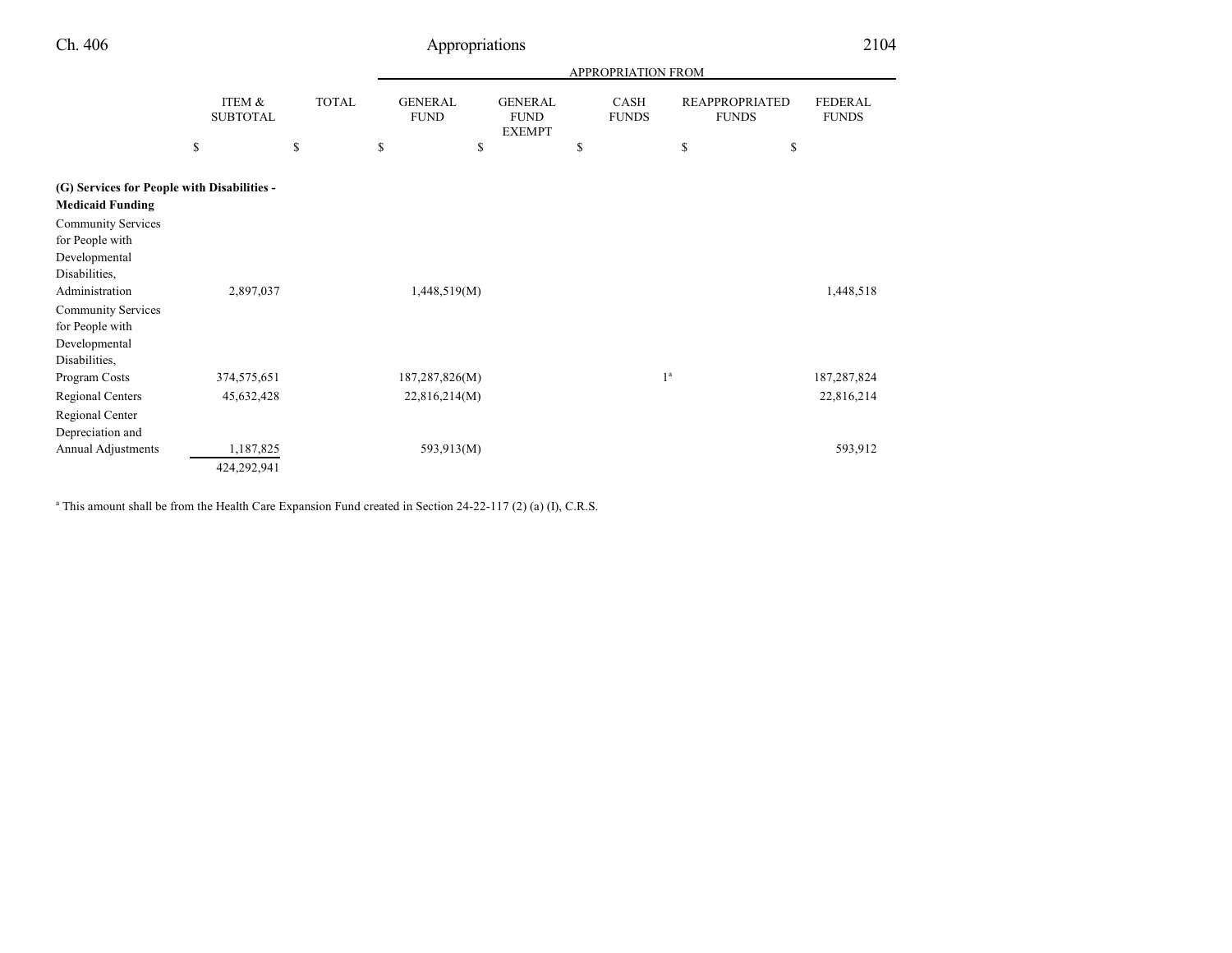| (H) Adult Assistance                                                                                                                                                       |           |                 |                                 |                            |                              |             |                  |
|----------------------------------------------------------------------------------------------------------------------------------------------------------------------------|-----------|-----------------|---------------------------------|----------------------------|------------------------------|-------------|------------------|
| <b>Programs, Community</b>                                                                                                                                                 |           |                 |                                 |                            |                              |             |                  |
| Services for the Elderly -                                                                                                                                                 |           |                 |                                 |                            |                              |             |                  |
| <b>Medicaid Funding</b>                                                                                                                                                    | 1,800     |                 | 900(M)                          |                            |                              |             | 900              |
|                                                                                                                                                                            |           |                 |                                 |                            |                              |             |                  |
| (I) Division of                                                                                                                                                            |           |                 |                                 |                            |                              |             |                  |
| <b>Youth Corrections -</b>                                                                                                                                                 |           |                 |                                 |                            |                              |             |                  |
| <b>Medicaid Funding</b>                                                                                                                                                    | 1,365,389 |                 | 682,695(M)                      |                            |                              |             | 682.694          |
|                                                                                                                                                                            | 1,630,924 |                 | 815,463(M)                      |                            |                              |             | 815,461          |
| (J) Other                                                                                                                                                                  |           |                 |                                 |                            |                              |             |                  |
| Federal Medicaid Indirect                                                                                                                                                  |           |                 |                                 |                            |                              |             |                  |
| Cost Reimbursement for                                                                                                                                                     |           |                 |                                 |                            |                              |             |                  |
| Department of Human                                                                                                                                                        |           |                 |                                 |                            |                              |             |                  |
| Services Programs                                                                                                                                                          | 500,000   |                 |                                 |                            |                              |             | $500,000(I)^a$   |
| a This amount reflects estimated Medicaid federal indirect cost reimbursements for Department of Human Services programs, and is shown for informational purposes<br>only. |           |                 |                                 |                            |                              |             |                  |
|                                                                                                                                                                            |           | 496,837,597     |                                 |                            |                              |             |                  |
|                                                                                                                                                                            |           | 498,121,523     |                                 |                            |                              |             |                  |
| <b>TOTALS PART V</b>                                                                                                                                                       |           |                 |                                 |                            |                              |             |                  |
| <b>(HEALTH CARE</b>                                                                                                                                                        |           |                 |                                 |                            |                              |             |                  |
| <b>POLICY AND</b>                                                                                                                                                          |           |                 |                                 |                            |                              |             |                  |
| <b>FINANCING</b> )                                                                                                                                                         |           | \$6,195,287,695 | \$1,601,027,096                 | \$470,280,384 <sup>a</sup> |                              | \$8,483,522 | \$3,085,660,970  |
|                                                                                                                                                                            |           |                 | \$6,235,263,060 \$1,600,538,627 |                            | \$1,097,858,858 <sup>b</sup> |             | \$3,058,101,669° |
|                                                                                                                                                                            |           |                 |                                 |                            |                              |             |                  |
|                                                                                                                                                                            |           |                 |                                 |                            |                              |             |                  |
|                                                                                                                                                                            |           |                 |                                 |                            |                              |             |                  |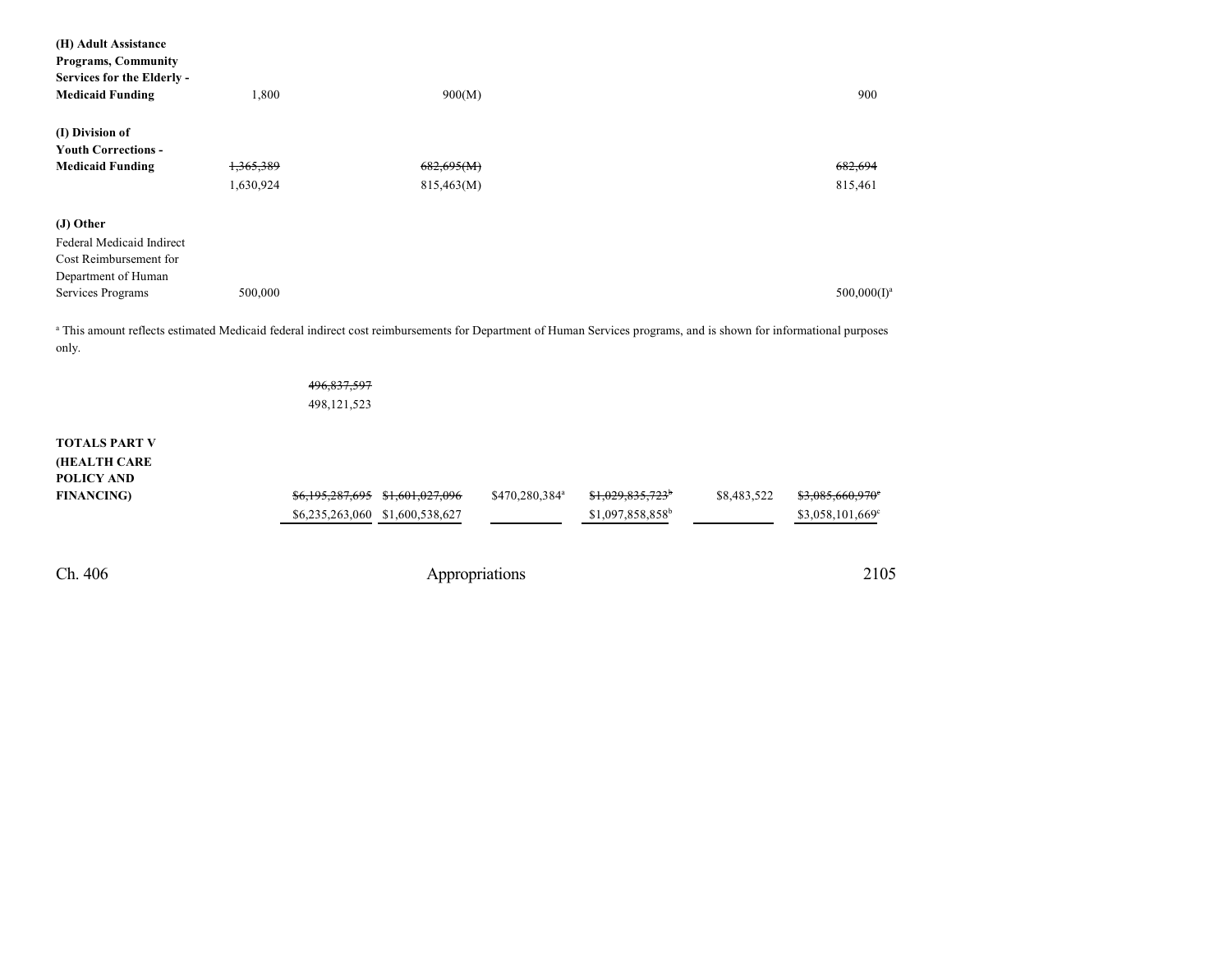|                           |              |                        | APPROPRIATION FROM     |                             |                                       |                                |  |  |  |  |  |
|---------------------------|--------------|------------------------|------------------------|-----------------------------|---------------------------------------|--------------------------------|--|--|--|--|--|
| ITEM &<br><b>SUBTOTAL</b> | <b>TOTAL</b> | GENERAL<br><b>FUND</b> | GENERAL<br><b>FUND</b> | <b>CASH</b><br><b>FUNDS</b> | <b>REAPPROPRIATED</b><br><b>FUNDS</b> | <b>FEDERAL</b><br><b>FUNDS</b> |  |  |  |  |  |
|                           |              |                        | EXEMPT                 |                             |                                       |                                |  |  |  |  |  |
|                           |              |                        |                        |                             |                                       |                                |  |  |  |  |  |

a Of this amount, \$469,842,084 shall be from the General Fund Exempt Account created in Section 24-77-103.6 (2), C.R.S., and \$438,300 shall be General Fund Exempt pursuant to Section 24-22-117 (1) (c) (I) (B), C.R.S. Further, said \$438,300 is also not subject to the statutory limitation on General Fund appropriations imposed by Section 24-75-201.1, C.R.S.

<sup>b</sup> Of this amount \$10,000,000 contains an (I) notation.

 $c$  Of this amount  $\frac{236,968,775}{2}$  \$249,997,619 contains an (I) notation.

**FOOTNOTES** -- The following statements are referenced to the numbered footnotes throughout section 2.

8 Department of Health Care Policy and Financing, Medical Services Premiums - The appropriations in this division assume the following caseload and cost estimates:

| <b>Aid Category</b>                                             | Caseload | <b>Estimated Costs</b> | <b>Average Cost Per Client</b> |
|-----------------------------------------------------------------|----------|------------------------|--------------------------------|
| Adults 65 years of age and older                                | 42,119   | \$922,386,299          | \$21,899.53                    |
| Adults with disabilities 60 through 64 years of age             | 9,746    | 170,480,294            | 17,492.33                      |
| Individuals with disabilities through 59 years of age           | 63,956   | 965,943,502            | 15,103.25                      |
| Medicaid buy-in for people with disabilities                    | 1,928    | 21,773,806             | 11,293.47                      |
| Categorically eligible low-income adults                        | 73,217   | 272,705,455            | 3,724.62                       |
| Expansion adults through 60 percent Federal Poverty Level (FPL) | 30,845   | 84,541,559             | 2,740.85                       |
| Expansion adults from 61 through 100 percent FPL                | 45,195   | 116,958,469            | 2,587.86                       |
| Adults without dependent children through 100 percent FPL       | 18,938   | 169,395,591            | 8,944.75                       |
| Breast and Cervical Cancer Treatment and Prevention Program     | 666      | 11.470.958             | 17,223.66                      |
| Eligible children                                               | 403,649  | 603.660.474            | 1,495.51                       |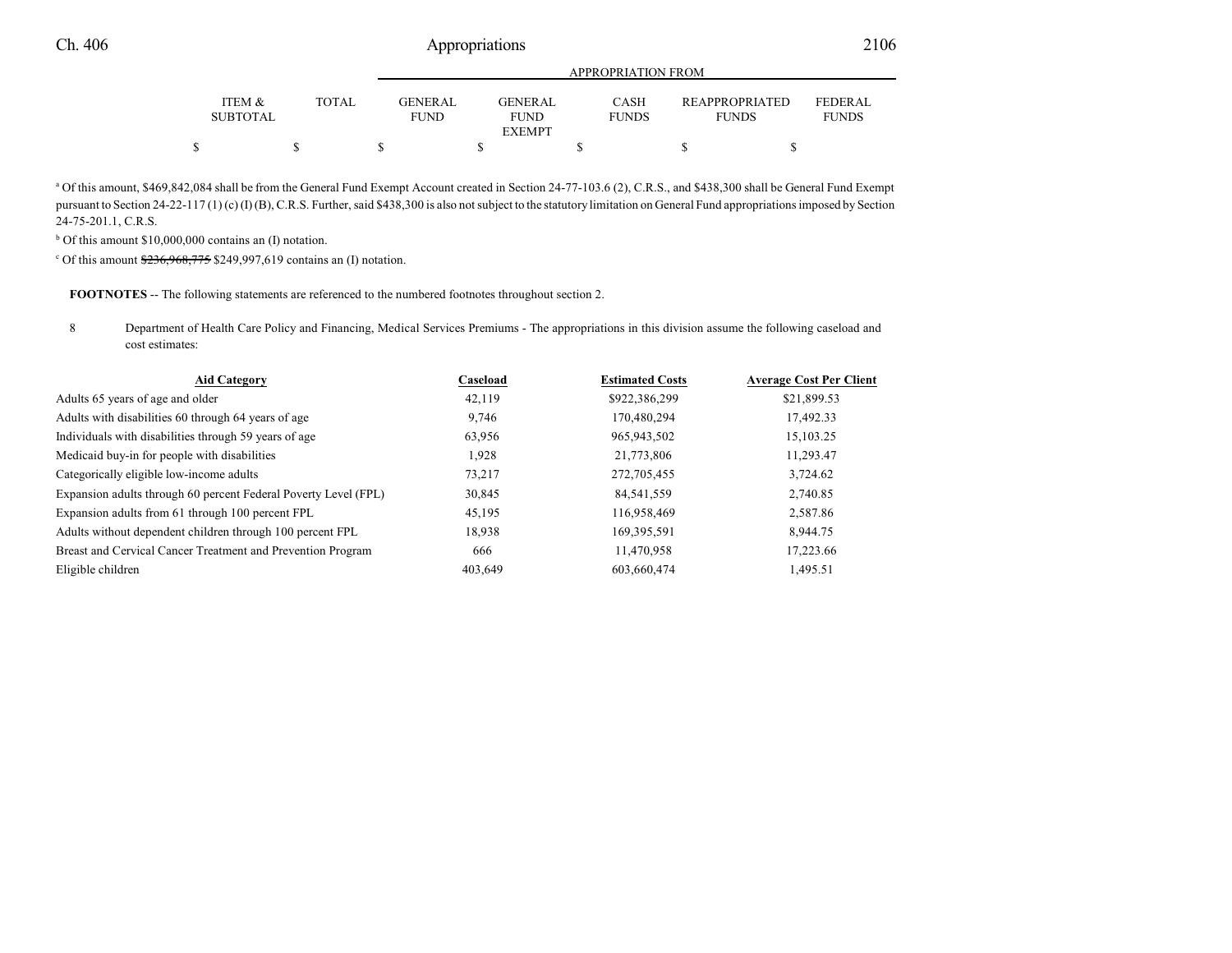| <b>Aid Category</b>                            | Caseload | <b>Estimated Costs</b> | <b>Average Cost Per Client</b> |
|------------------------------------------------|----------|------------------------|--------------------------------|
| Foster care children                           | 17.979   | 73,624,158             | 4.095.01                       |
| Pregnant adults through 185 percent of FPL     | 8,370    | 74,311,402             | 8,878.83                       |
| Non-citizens qualifying for emergency services | 2,537    | 46,695,375             | 18,405.74                      |
| Eligible for Medicare assistance only          | 23,291   | 31,209,657             | 1,339.99                       |
| <b>Subtotal Medical Services</b>               | 742,436  | \$3,565,156,999        | \$4,801.98                     |
| Supplemental payments                          |          | 872,525,795            |                                |
| Total                                          |          | \$4,437,682,794        |                                |

9 Department of Health Care Policy and Financing, Medical Service Premiums -- This appropriation includes \$35 million from an intergovernmental transfer from Denver Health, the purpose of which is to finance an amendment to the state plan to provide nursing home services for chronically acute, long-stay patients.

- 10 Department of Health Care Policy and Financing, Medical Service Premiums -- This appropriation assumes that the Department will allow primary care providers to receive reimbursement for providing oral health risk assessments and applying fluoride varnishes up to three times per year for children five years and older.
- 10a Department of Health Care Policy and Financing, Medical Services Premiums -- The appropriation in this line item includes \$1,146,806 total funds comprised of \$573,403 General Fund and \$573,403 federal funds for treatment of women with breast and cervical cancer regardless of the clinic responsible for the diagnoses.
- 11 Department of Health Care Policy and Financing, Indigent Care Program, Children's Basic Health Plan Medical and Dental Costs -- This appropriation assumes the following: (1) A total children's caseload of 72,649 at an average medical per capita cost of \$2,231.06 per year; and (2) a total adult prenatal caseload of 1,398 at an average medical per capita cost of \$13,517.34 per year.
- 12 Department of Health Care Policy and Financing, Indigent Care Program, Children's Basic Health Plan Medical and Dental Costs -- This appropriation assumes an average cost of \$183.07 per child per year for the dental benefit.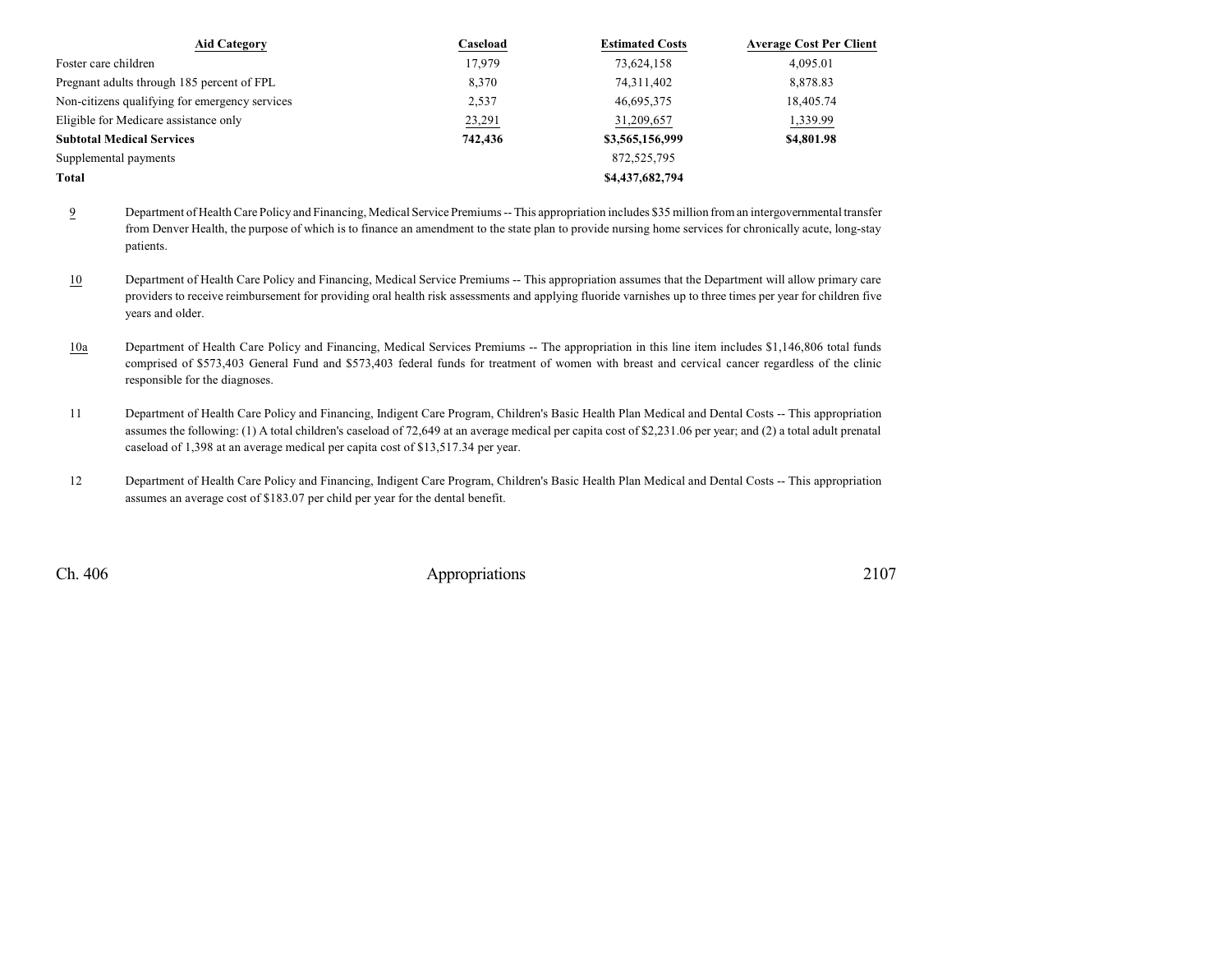|                           |       | <b>APPROPRIATION FROM</b>     |                               |                             |                                       |                         |  |  |  |  |
|---------------------------|-------|-------------------------------|-------------------------------|-----------------------------|---------------------------------------|-------------------------|--|--|--|--|
| ITEM &<br><b>SUBTOTAL</b> | TOTAL | <b>GENERAL</b><br><b>FUND</b> | <b>GENERAL</b><br><b>FUND</b> | <b>CASH</b><br><b>FUNDS</b> | <b>REAPPROPRIATED</b><br><b>FUNDS</b> | FEDERAL<br><b>FUNDS</b> |  |  |  |  |
|                           |       |                               | <b>EXEMPT</b>                 |                             |                                       |                         |  |  |  |  |
|                           |       |                               |                               |                             |                                       |                         |  |  |  |  |

13 Department of Health Care Policy and Financing, Department of Human Services Medicaid-Funded Programs, Executive Director's Office - Medicaid Funding -- The appropriation in this Health Care Policy and Financing line item corresponds to the Medicaid funding in the Department of Human Services, Executive Director's Office, General Administration. As such, the appropriation contains amounts that correspond to centralized appropriation amounts in the Department of Human Services. Consistent with the headnotes to the Long Bill, the Department of Human Services is authorized to transfer the centralized appropriations to other line item appropriations to the Department of Human Services. In order to aid budget reconciliation between the Department of Health Care Policy and Financing and the Department of Human Services, the Department of Health Care Policy and Financing is hereby authorized to make line item transfers out of this appropriation to other Department of Human Services Medicaid-funded programs appropriations in this section (6) in amounts equal to the centralized appropriation transfers made by the Department of Human Services for Medicaid-funded programs in the Department of Human Services.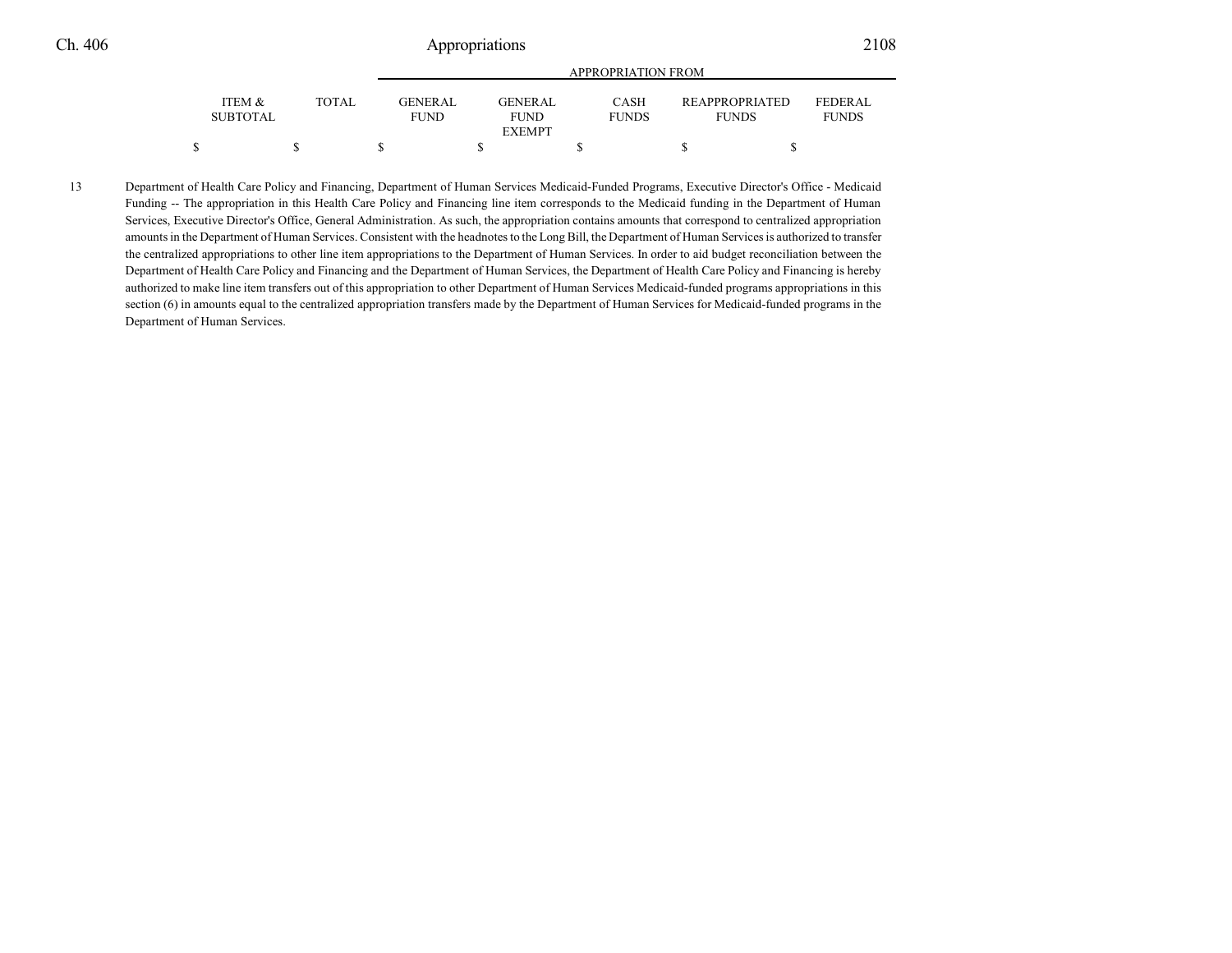SECTION 2. Appropriation to the department of health care policy and financing for the fiscal year beginning July 1, **2012.** In Session Laws of Colorado 2012, section 2 of chapter 305, (HB 12-1335), **amend** Part V (6) (F) and the affected totals, as amended by section 1 of chapter 422, (SB 13-089), and as the affected totals are further amended by section 10 of chapter 441 (SB 13-230), as follows:

### Section 2. **Appropriation.**

### **PART V DEPARTMENT OF HEALTH CARE POLICY AND FINANCING**

### **(6) DEPARTMENT OF HUMAN SERVICES MEDICAID-FUNDED PROGRAMS**

**(F) Mental Health and Alcohol and Drug Abuse Services - Medicaid**

| <b>Funding</b>            |                 |                 |                            |                  |             |                  |  |
|---------------------------|-----------------|-----------------|----------------------------|------------------|-------------|------------------|--|
| Administration            | 388,784         | 194,392(M)      |                            |                  |             | 194,392          |  |
| Residential Treatment for |                 |                 |                            |                  |             |                  |  |
| Youth (H.B. 99-1116)      | 116,840         | 58,420(M)       |                            |                  |             | 58,420           |  |
| Mental Health Institutes  | 4,775,751       | 2,387,875(M)    |                            |                  |             | 2,387,876        |  |
|                           | 5,495,751       | 2,747,875(M)    |                            |                  |             | 2,747,876        |  |
| Alcohol and Drug Abuse    |                 |                 |                            |                  |             |                  |  |
| Division, High Risk       |                 |                 |                            |                  |             |                  |  |
| Pregnant Women            |                 |                 |                            |                  |             |                  |  |
| Program                   | 1,999,146       | 999,573(M)      |                            |                  |             | 999,573          |  |
|                           | 7,280,521       |                 |                            |                  |             |                  |  |
|                           | 8,000,521       |                 |                            |                  |             |                  |  |
|                           |                 |                 |                            |                  |             |                  |  |
| <b>TOTALS PART V</b>      |                 |                 |                            |                  |             |                  |  |
| (HEALTH CARE              |                 |                 |                            |                  |             |                  |  |
| <b>POLICY AND</b>         |                 |                 |                            |                  |             |                  |  |
| <b>FINANCING)</b>         | \$5,582,806,472 | \$1,342,918,324 | \$507,677,557 <sup>a</sup> | $$932,134,472^b$ | \$6,894,145 | \$2,793,181,974° |  |
| Ch. 406                   |                 | Appropriations  |                            |                  |             | 2109             |  |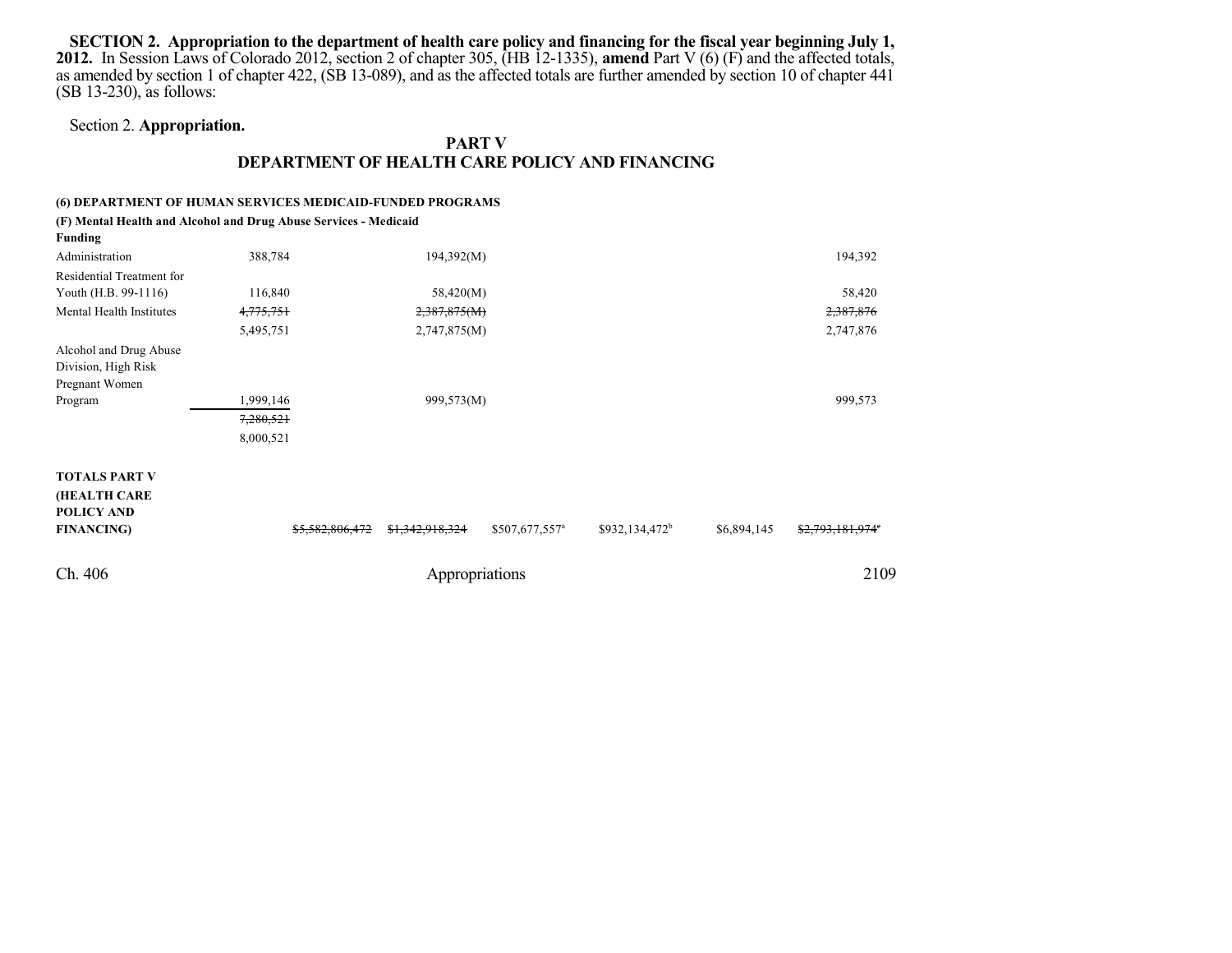|                           |                 |                               | APPROPRIATION FROM |                               |  |                             |                                       |  |                         |  |
|---------------------------|-----------------|-------------------------------|--------------------|-------------------------------|--|-----------------------------|---------------------------------------|--|-------------------------|--|
| ITEM &<br><b>SUBTOTAL</b> | <b>TOTAL</b>    | <b>GENERAL</b><br><b>FUND</b> |                    | <b>GENERAL</b><br><b>FUND</b> |  | <b>CASH</b><br><b>FUNDS</b> | <b>REAPPROPRIATED</b><br><b>FUNDS</b> |  | FEDERAL<br><b>FUNDS</b> |  |
| \$                        | S               | S                             | S                  | <b>EXEMPT</b>                 |  |                             |                                       |  |                         |  |
|                           | \$5,583,526,472 | \$1,343,278,324               |                    |                               |  |                             |                                       |  | \$2,793,541,974°        |  |

<sup>a</sup> Of this amount, \$507,235,957 shall be from the General Fund Exempt Account created in Section 24-77-103.6 (2), C.R.S., and \$441,600 shall be General Fund Exempt pursuant to Section 24-22-117 (1) (c) (I) (B), C.R.S. Further, said \$441,600 is also not subject to the statutory limitation on General Fund appropriations imposed by Section 24-75-201.1, C.R.S.

<sup>b</sup> Of this amount \$10,000,000 contains an (I) notation.

c Of this amount \$254,641,119 contains an (I) notation.